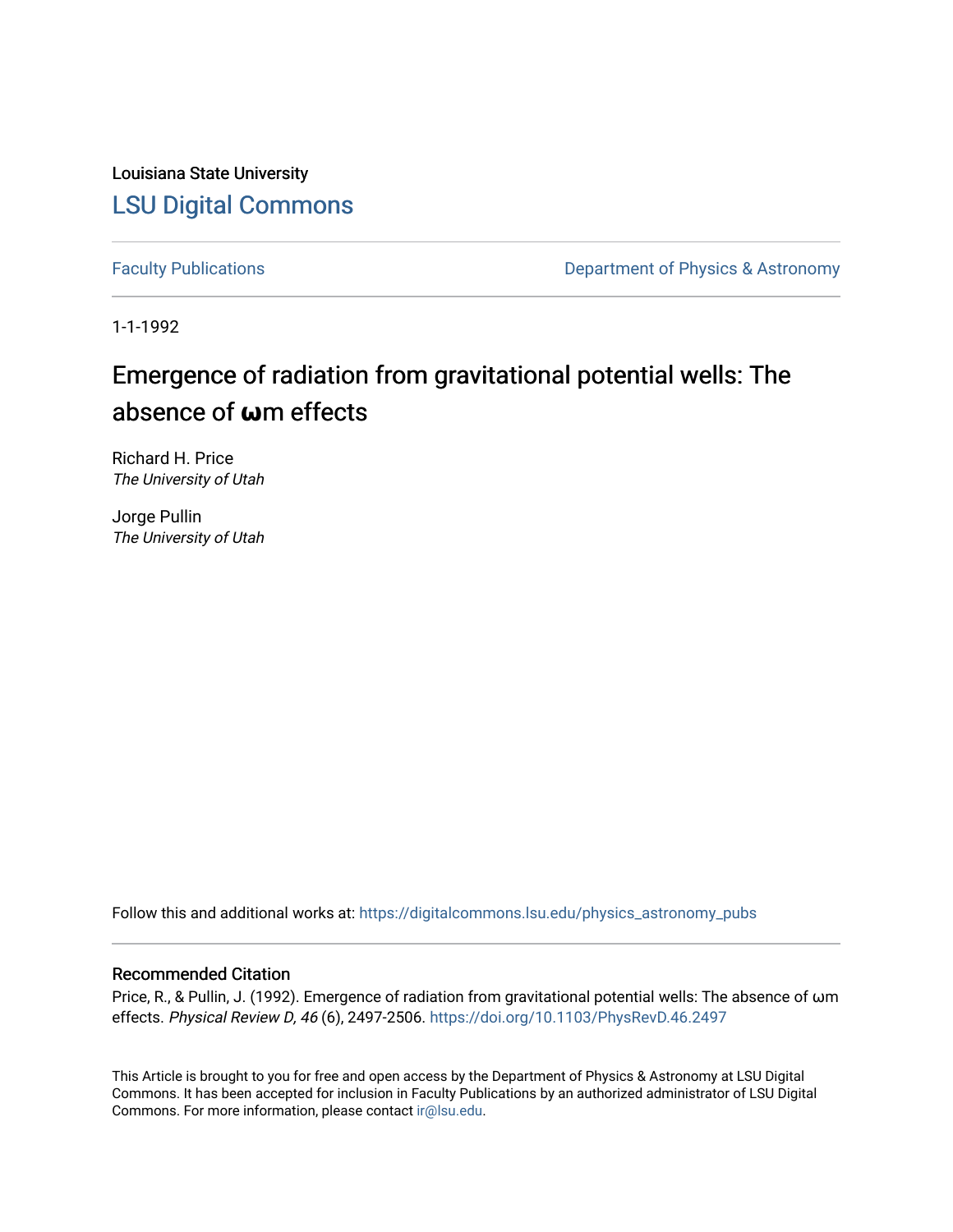# THE EMERGENCE OF RADIATION FROM GRAVITATIONAL POTENTIAL WELLS: THE ABSENCE OF  $\omega M$  EFFECTS

Richard H. Price and Jorge Pullin

Department of Physics, University of Utah, Salt Lake City UT 84112

We consider a source of gravitational waves of frequency  $\omega$ , located near the center of a massive galaxy of mass M and radius R, with  $\omega \gg R^{-1}$ . In the case of a perfect fluid galaxy, and of odd-parity waves, there is no direct matter-wave interaction and the propagation of the waves is affected by the galaxy only through the curvature of the spacetime background through which the waves propagate. We find that, in addition to the expected redshift of the radiation emerging from the galaxy, there is a small amount of backscatter, of order  $M/\omega^2 R^3$ . We show that there is no suppression of radiative power by the factor  $1 + \omega^2 M^2/4$  as has been recently predicted by Kundu. The origin of Kundu's suppression lies in the interpretation of a term in the expansion of the exterior field of the galaxy in inverse powers of radius. It is shown why that term is not related to the source strength or to the strength of the emerging radiation.

Typeset Using REVTEX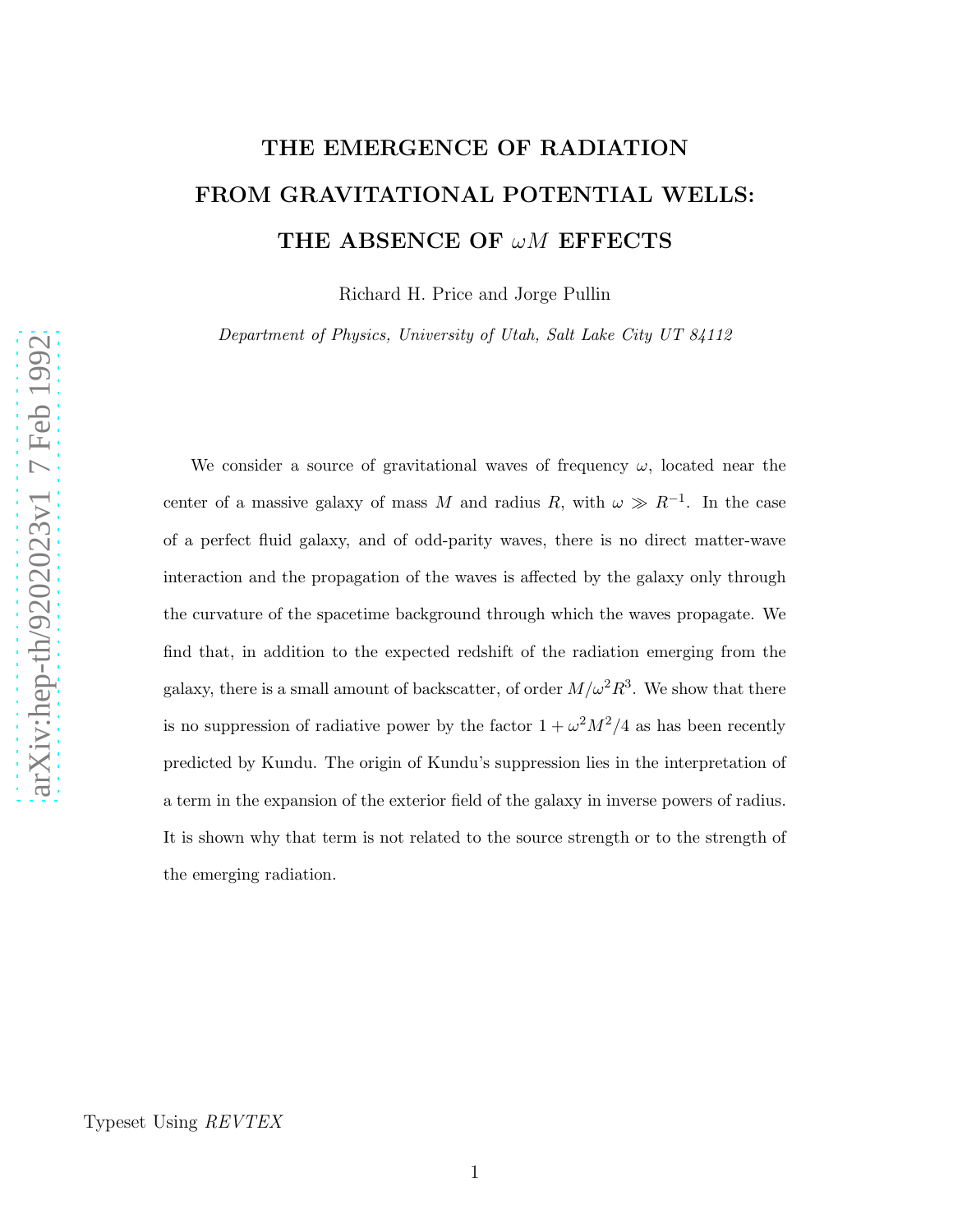#### I. INTRODUCTION

If a source of gravitational radiation is located in or near a massive body the curvature of spacetime caused by that body may influence the generation and propagation of the radiation produced by the source. If, for example, a quadrupole oscillator is located at the center of a galaxy of mass  $M$  and radius  $R$ , we might guess that the effect of the surrounding galaxy on the radiation produced inside it is of the same order,  $M/R$ , as the characteristic Newtonian potential, at least in the case,  $M/R \ll 1$ , that the galaxy is nearly Newtonian. (Here and throughout we use units in which  $G$  and  $c$  are unity.) In this paper we analyze just what these effects really are for high frequency waves.

To do this we consider a fairly specific astrophysical configuration. We suppose that there is a source of gravitational radiation emitting waves at frequency  $\omega$ , and confined to a central source region  $r < r<sub>S</sub>$  of the galaxy. We require that the source be small compared to the radius of the galaxy  $(r<sub>S</sub> \ll R)$ , We also require the source frequency to be high enough so that there is a region, outside the source  $(r > r_S)$  which is deep inside the galaxy  $(r \ll R)$ and in the wave zone of the source  $(r \gg \omega^{-1})$ . In this region it is meaningful to talk about the gravitational wave flux well inside the galaxy. For a typical galaxy  $R \approx 10^{23}$ cm and  $M \approx 10^{16}$ cm, and for a kilohertz gravitational wave  $\omega \approx 10^{-7}$ cm<sup>-1</sup>. For these values the region we require is the range of radii satisfying  $\max(r_S, 10^7 \text{cm}) \ll r \ll 10^{20} \text{cm}$ .

For such a configuration the standard analysis tells us that as the high frequency waves propagate outward there are two effects of spacetime curvature that affect their passage. First the frequency of the waves is redshifted so that the frequency observed far outside the galaxy is reduced from that at the source roughly by the factor  $(1 + \Phi_0)$ , where  $\Phi_0$ , the central potential, is of order  $M/R$ . The second effect is associated with the meaning of the radial coordinate. If " $r$ " is the usual (i.e., Schwarzschild) radial coordinate, then for waves radially propagating outward, the rate  $dr/dt$  is slightly less than unity, and there is an attendant gradual phase shift of the waves, of order  $\omega M$ , as viewed in the r coordinate. (For a discussion of propagation of gravitational waves, and the distinction between generation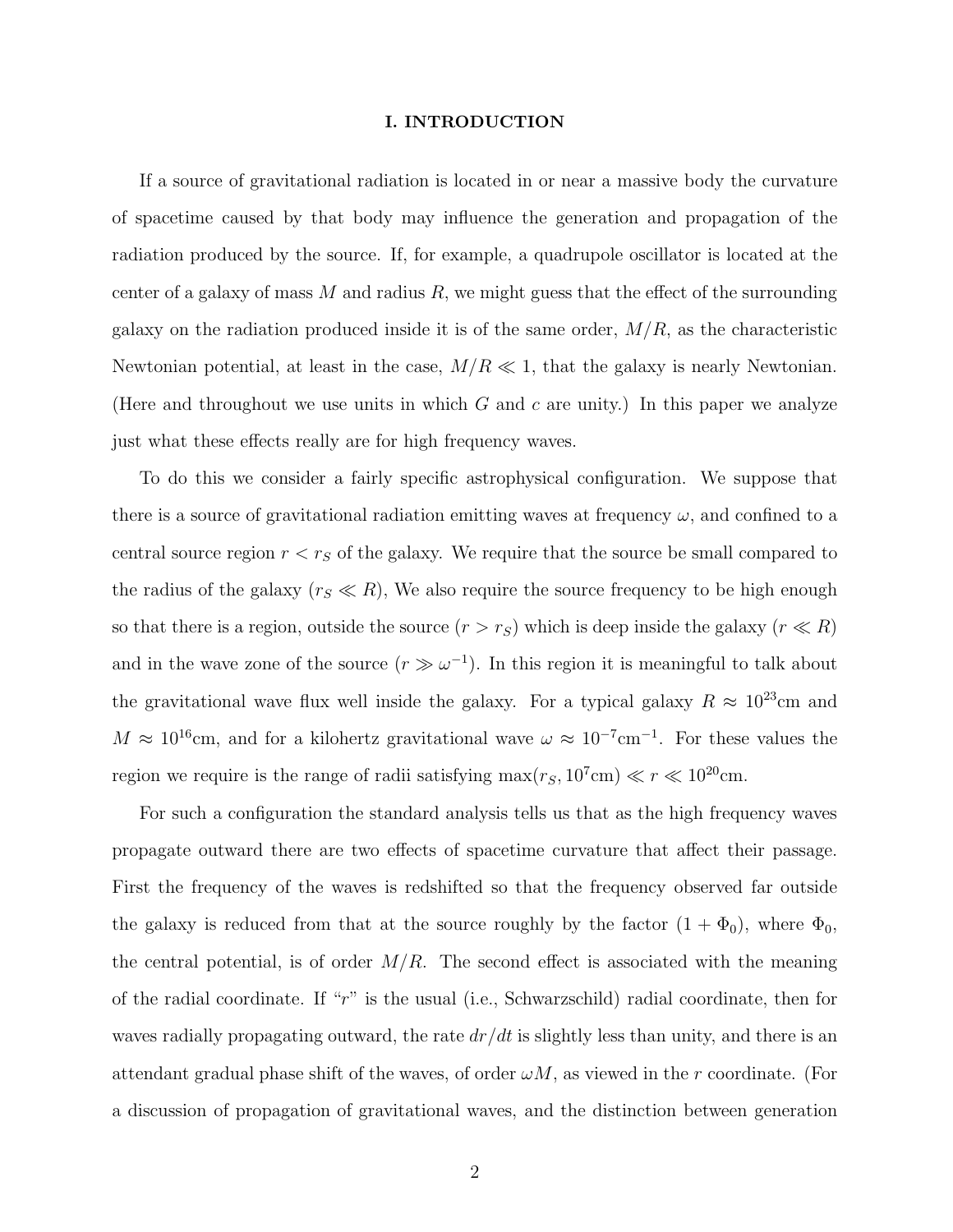and propagation for an "isolated" source, see Thorne[[1\]](#page-25-0)).

We consider what other effects influence the propagation of gravitational waves, and find that there are interactions between the spacetime curvature and the waves which are interesting as points of principle, if not of astrophysical importance. There is, however, a significant additional motivation for such a calculation, and a major motivation for this paper. Kundu [\[2](#page-25-0),[3](#page-25-0)] has recently argued that gravitational wave energy propagating out of a gravitational potential well will be reduced in intensity by the factor  $(1 + M^2 \omega^2/4)^{-1}$ . Because  $\omega M$  can be large (of order  $10^9$  for the typical numbers given above), such a reduction of kilohertz gravitational wave signals originating in other galaxies would make detection of signals impossible and would be of crucial importance in connection with the detection of gravitational waves by instruments now being developed.

The remainder of the paper is organized as follows: We start in Sec. II by outlining the mathematical origin of Kundu's argument that gravitational radiation is suppressed. We then describe the argument against suppression given by Kozameh, Newman, and Rovelli [\[4](#page-25-0)], and its relationship to the present work. In Sec. III we derive the necessary connections between the NP formalism, used by Kundu, and the formalism of metric perturbations. We show, in the Schwarzschild exterior, how the NP projection  $\Psi_0$  is related to the the Zerilli function[[5\]](#page-25-0) in the case of even-parity perturbations, and in the odd-parity case to the function solving the Regge-Wheeler equation [\[6](#page-25-0)]. For outgoing solutions of both parities, suppression factors arise in the relationship between the terms describing the strength of radiation, and the terms describing the apparent quadrupole moment. The subsequent analysis then takes advantage of the considerable simplicity possible in the odd-parity case. A model problem is defined with a central source of odd-parity waves which propagate outward through a perfect-fluid galaxy. In Sec. IV a Green function solution to the oddparity gravitational wave problem is constructed which shows clearly the relationships among the source strength of the waves, the intensity of the outgoing radiation, and the various terms that can be identified as the quadrupole moment. Section V takes up the problem of the extent to which the galaxy is transparent to (odd-parity) radiation. Numerical results are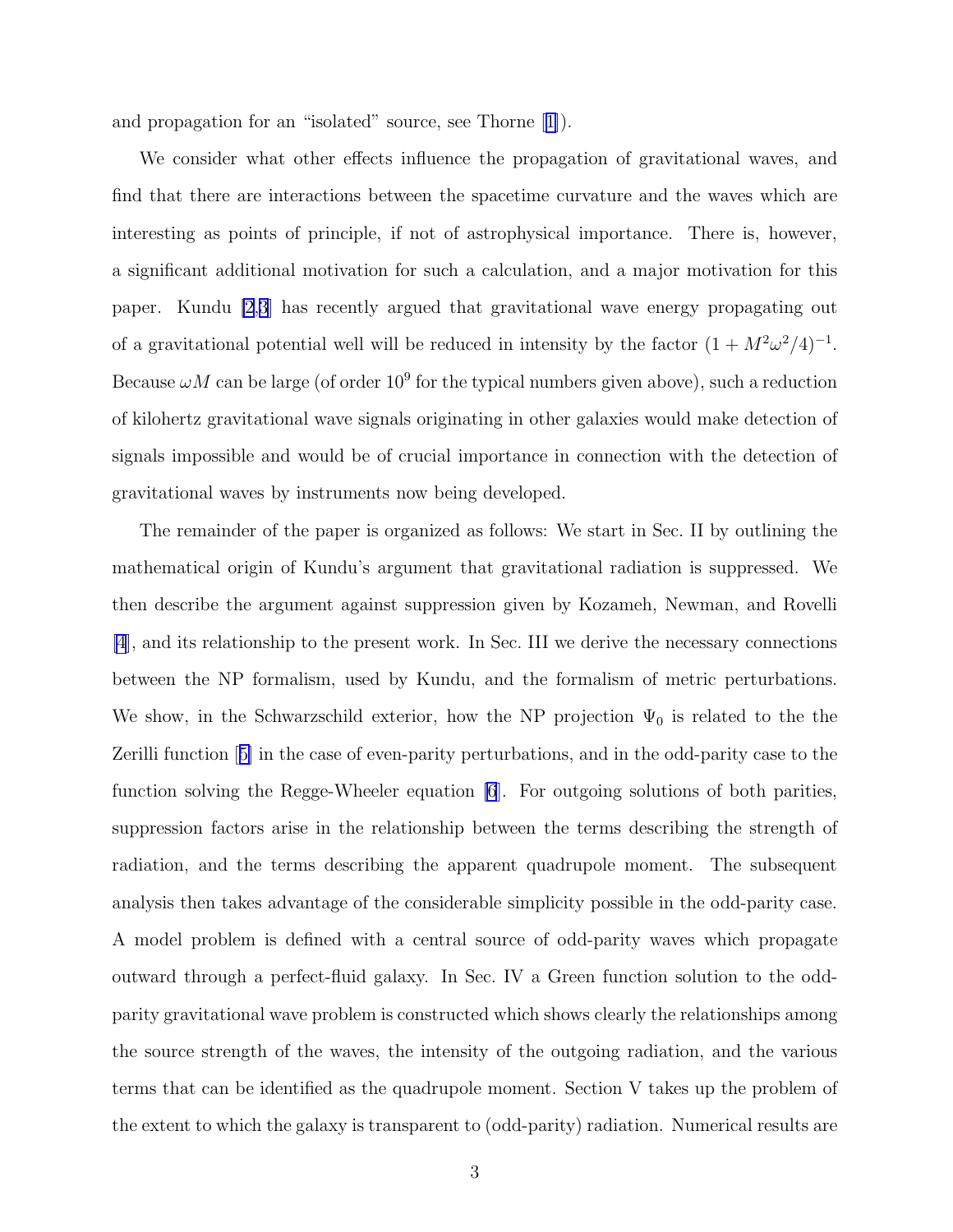then presented which show that even for strong gravitational fields, the effect of gravitational potential wells on the propagation of high frequency radiation is negligible (except, of course, for the well known redshift effect). A summary and discussion of conclusions is given in Sec. VI.

#### II. THE KUNDU SUPPRESSION AND THE KNR MODEL

Kundu's arguments are framed in the Newman-Penrose [\[7\]](#page-25-0) (hereafter NP) formalism and are based on the Weyl projection  $\Psi_0$  in that formalism. For an outgoing solution  $\Psi_0$  takes the form

$$
\Psi_0 = \psi_0^0(u, \theta, \phi) r^{-5} + \mathcal{O}(r^{-6})
$$
\n(1)

where u is retarded time. Due to its  $r^{-5}$  fall off at large r, the quantity  $\Psi_0$  is not usually viewed as a direct measure of radiation intensity for outgoing solution, but rather as encoding information about the multipole moments of the source in the near zone (i.e., at distances from the source small compared to a wavelength). The shear

$$
\sigma = \sigma_0(u, \theta, \phi) r^{-2} + \mathcal{O}(r^{-4})
$$
\n(2)

is well accepted as carrying the information about gravitational wave energy density, specif-icallyin the Bondi news function [[8\]](#page-25-0)  $d\sigma_0/du$ .

Kundu considers linear perturbations about a Schwarzschild background of mass M and shows that there is a simple relationship between the quantity  $\psi_0^0$  that carries information about multipole moments, and the quantity  $\sigma_0$  that carries information about radiation. To expressthis relationship it is convenient to define the "despun" [[9\]](#page-25-0) equivalents  $\hat{\Psi}_0$  and  $\hat{\sigma}$ , of the spin-weight  $+2$  quantities  $\Psi_0$  and  $\sigma$ , by

$$
\hat{\Psi}_0 \equiv (1/2)\bar{\partial}\bar{\partial}\Psi_0 \quad \hat{\sigma} \equiv (1/2)\bar{\partial}\bar{\partial}\sigma , \qquad (3)
$$

where, on spin-weight  $+2$  quantities,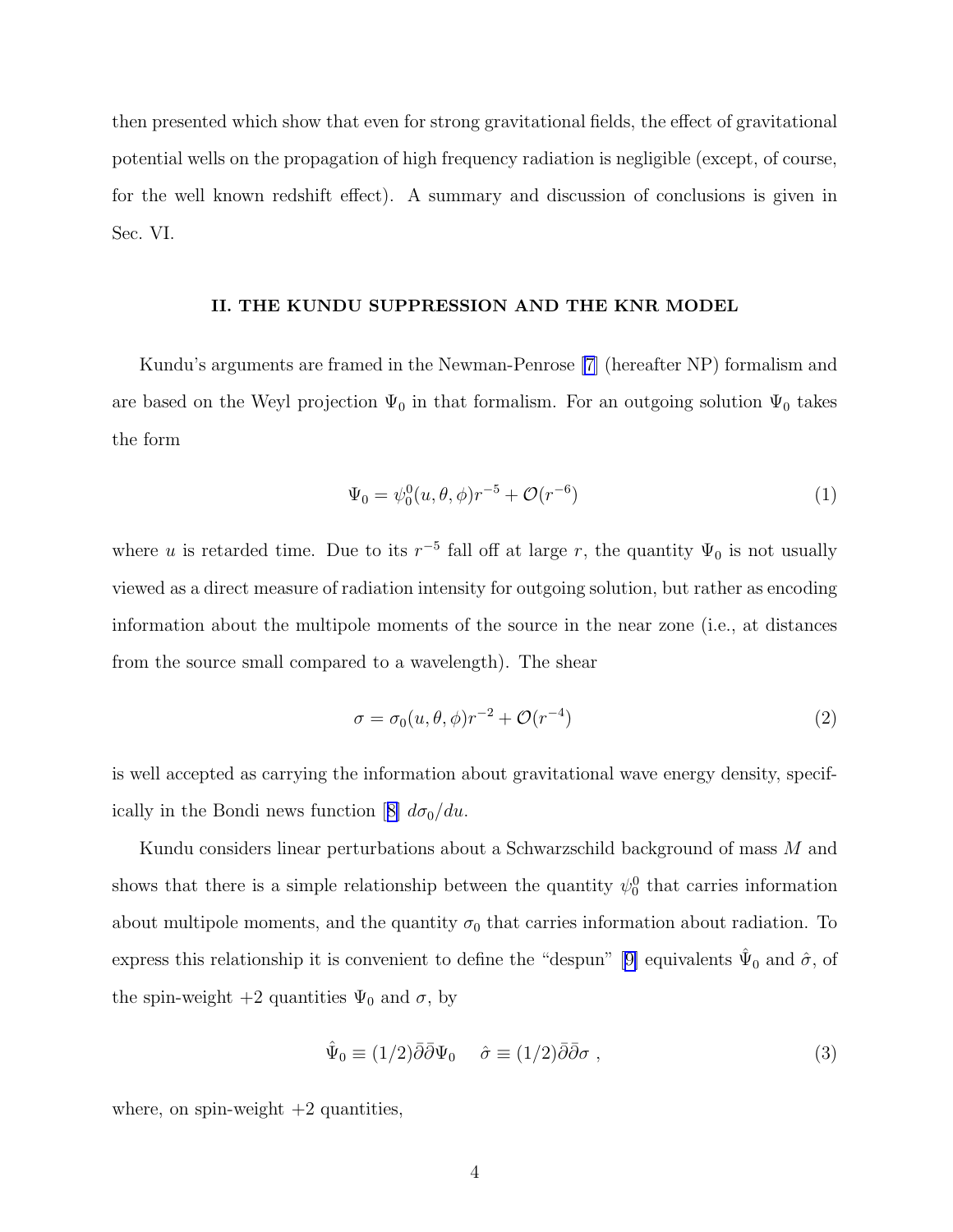$$
\bar{\partial}\bar{\partial} \equiv \left(\frac{\partial}{\partial \theta} + \cot \theta - \frac{i}{\sin \theta} \frac{\partial}{\partial \phi}\right) \left(\frac{\partial}{\partial \theta} + 2 \cot \theta - \frac{i}{\sin \theta} \frac{\partial}{\partial \phi}\right) . \tag{4}
$$

For a multipole mode, of index  $\ell$ , in terms of despun quantities, we find

$$
\frac{d^3\hat{\psi}_0^0}{du^3} = -\frac{1}{4}\frac{(\ell+2)!}{(\ell-2)!}\frac{d\bar{\hat{\sigma}_0}}{du} - 3M\frac{d^2\hat{\sigma}_0}{du^2} ,\qquad (5)
$$

in which the bar over  $\hat{\sigma}_0$ , in the first term on the right, indicates complex conjugation. A useful feature of despun quantities is that their real and imaginary parts correspond respectively to even- and odd-parity modes, so that, for  $\ell = 2$ , we have from the real and imaginary parts of (5)

$$
\frac{d^3\left(\hat{\psi}_0^0\right)_{\text{even}}}{du^3} = -\frac{6}{r^2} \left[ \frac{d\left(\hat{\sigma}_0\right)_{\text{even}}}{du} + \frac{M}{2} \frac{d^2\left(\hat{\sigma}_0\right)_{\text{even}}}{du^2} \right] \tag{6}
$$

$$
\frac{d^3 \left(\hat{\psi}_0^0\right)_{\text{odd}}}{du^3} = \frac{6}{r^2} \left[ \frac{d \left(\hat{\sigma}_0\right)_{\text{odd}}}{du} - \frac{M}{2} \frac{d^2 \left(\hat{\sigma}_0\right)_{\text{odd}}}{du^2} \right] \tag{7}
$$

When time dependence  $e^{i\omega t}$  is assumed, the result becomes

$$
\hat{\sigma_0} = \pm \frac{\omega^2}{6(1 \pm i\omega M/2)} \hat{\psi}_0^0 \;, \tag{8}
$$

with the  $+$  signs applying for even parity perturbations, and the  $-$  signs for odd.

Kundu interprets this equation as telling us that the radiation amplitude, for a quadrupole source, is reduced due to the mass of the Schwarzschild background by the factor  $(1 \pm i\omega M/2)^{-1}$ , so that the radiation power flux (proportional to  $|d\sigma_0/du|^2$ ) is reduced by his suppression factor  $(1 + \omega^2 M^2/4)^{-1}$ .

Kundu's arguments depend crucially on his interpretation of  $\psi_0^0$  as the quadrupole moment of the source (aside from multiplicative factors). There are two types of justification given by Kundu for this identification. First, he argues [\[2](#page-25-0)] that this identification is valid in linearized theory[[10](#page-25-0)], and is valid in the full nonlinear theory [\[11](#page-25-0)] for stationary spacetimes. Furthermore, in the time dependent case  $\psi_0^0$  has the required transformation behavior for the quadrupole moment. As a second and distinct justification, Kundu considers a gravitational wave source in a massive galaxy and argues that the source integral for the quadrupole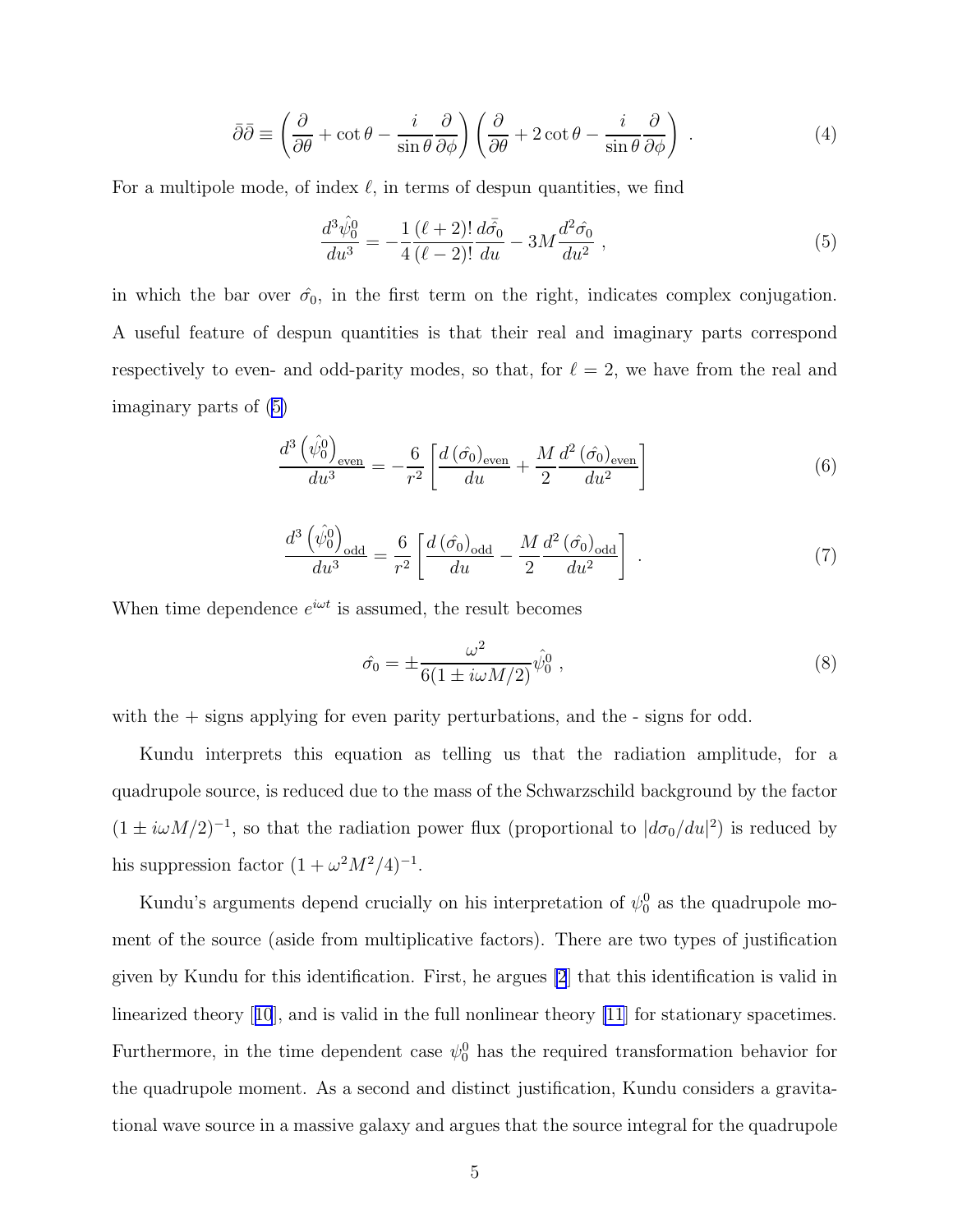moment will be affected by the galaxy only to order  $M/R$ , and therefore the quadrupole moment will be negligibly different from that if the source were in flat spacetime.

A model problem has recently been published which suggests that Kundu's suppression factor is a mathematical artifact, and not of physical importance. Kozameh, Newman and Rovelli[[4\]](#page-25-0) (hereafter KNR) use a simple model of a perturbative scalar field  $\Phi$ , and show that the same apparent suppression applies to quadrupole radiation in this model as in the case of gravitational waves. They consider the equations for  $\ell = 2$  scalar perturbations in a Schwarzschild background of mass M and define  $\psi$  with  $\Phi = \psi(r, u)Y_{2m}(\theta, \phi)$ , where r is the Schwarzschild radial coordinate, u is retarded time, and  $Y_{2m}$  is a standard (spin-weight 0)  $\ell = 2$  spherical harmonic. An outgoing solution will then have the form

$$
\psi = \frac{\psi_0}{r} + \frac{\psi_1}{r^2} + \frac{\psi_2}{r^3} + \frac{\psi_3}{r^4} + \mathcal{O}(r^{-5}) \;, \tag{9}
$$

in which the  $\psi_k$  are functions only of u. For a stationary solution  $\psi_0$  and  $\psi_1$  would vanish, and  $\psi_2$  would be the quadrupole moment. To emphasize that the situation may be more ambiguous for dynamical solutions in curved spacetime, KNR refer to  $\psi_2$  as the "field" quadrupole," and designate it by  $Q^f$ . The equations for the scalar field in the Schwarzschild background then show that  $\psi_0$ , the radiative part of  $\psi$  is related to  $Q^f$  by

$$
\psi_0 = -\frac{\omega^2}{3} \frac{Q^f}{1 + i\omega M/6}.\tag{10}
$$

For a given time changing quadrupole, therefore, the radiated power is reduced by the factor  $(1 + \omega^2 M^2 / 36)^{-1}$  from what it would be in flat spacetime. KNR assume that this suppression is analogous to the suppression of gravitational radiation found by Kundu, and that the scalar example provides a simple model for understanding the suppression. KNR then proceed to use the scalar model to investigate the question whether the field quadrupole  $Q<sup>f</sup>$  is really what is usually considered the "quadrupole moment" of a gravitational wave source, that is, whether  $Q^f$  is the same as the "source quadrupole moment"  $Q$ .

To address this question they consider a very simple model: a source inside a massive spherical shell of radius R. Since the spacetime inside the shell is flat,  $\psi$  has a simple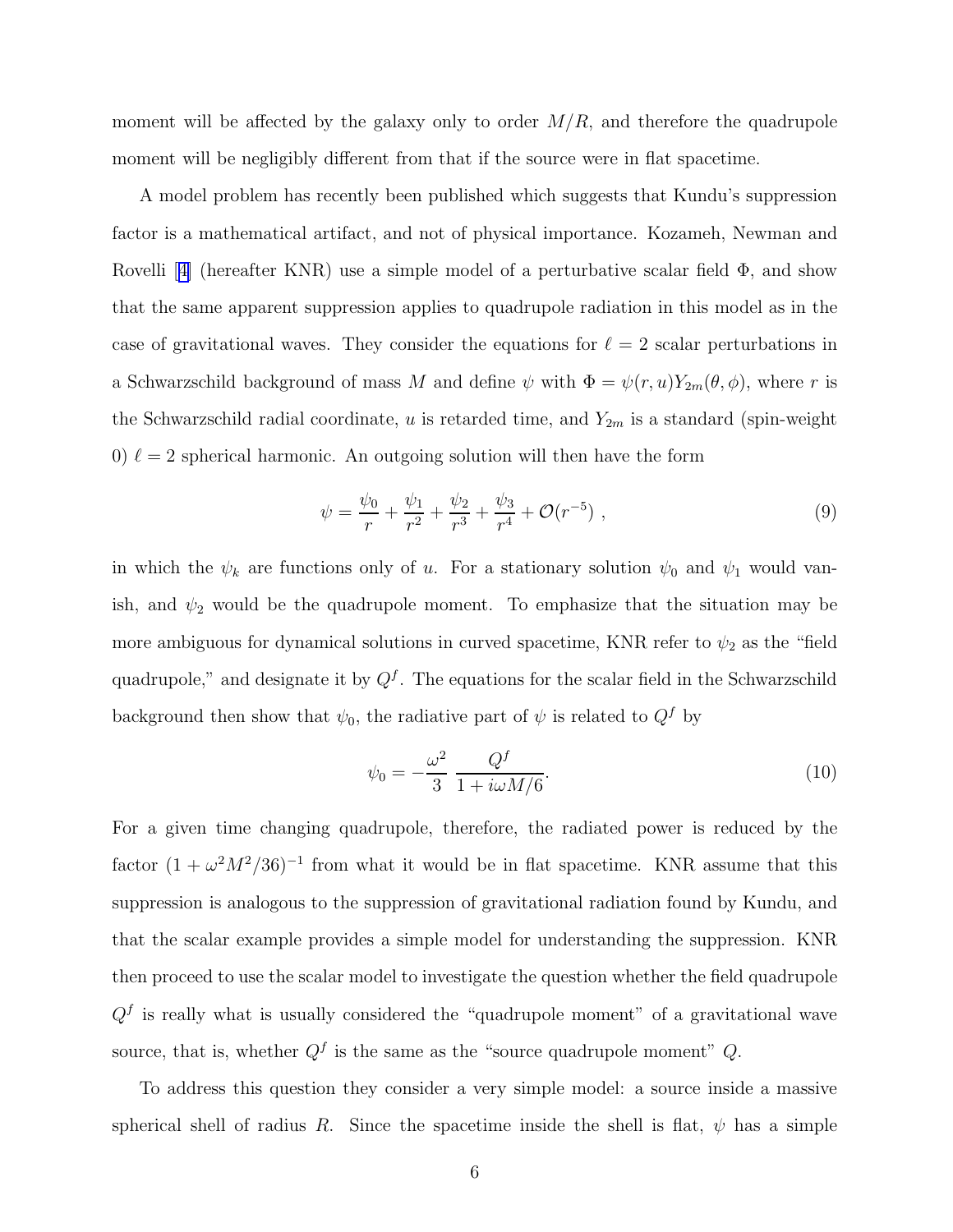closed-form outgoing solution for  $r < R$ . In the interior of the shell  $Q^f$  can easily be shown to be identical to the source quadrupole Q. The interior and exterior solutions are then matched at  $r = R$  with the condition that the scalar field is continuous across the shell. A consequence of this is to require that  $Q<sup>f</sup>$  is *discontinuous* across the shell; it increases across the shell by the factor  $1 + i\omega M/6$ . This enhancement factor cancels the suppression factor and one concludes that the relationship between the scalar radiation, and the scalar source quadrupole (aside from negligible factors of order  $M/R$ ) is the same as in flat spacetime.

The KNR model is very suggestive of the root of the problem, that the (exterior) "field quadrupole" differs from the source quadrupole. But one might ask what details of the model could be changed to make the argument more convincing. Two details would seem to deserve the most attention. First, the model involves scalar fields and it is difficult to be certain that the lesson of scalar fields applies to gravitational perturbations. A second detail of the KNR model is more important. In the KNR model the assumption that  $\psi$  is continuous is tantamount to assuming that the shell is transparent to scalar radiation. But for a shell which cannot absorb or reflect radiation, in a time invariant background, we know a priori that the radiation outside must be related to the source in the same way as the radiation inside. The matching condition, then, eliminates at the outset any possibility of a Kundu effect. A more convincing calculation would model the interaction of the waves and galaxy to allow for interactions, in particular for backscatter.

In the following sections we attempt to fill in some of these details. We study gravitational waves produced by a central source and propagating outward through a "galaxy." We include all effects of interaction and show that a nearly Newtonian galaxy is indeed transparent to the propagation of waves. We also show explicitly why the  $r^{-2}$  term in the outgoing solution does correspond to the quadrupole moment near the source at the center of the galaxy, but not outside the galaxy.

## III. RADIATION SUPPRESSION IN THE ZERILLI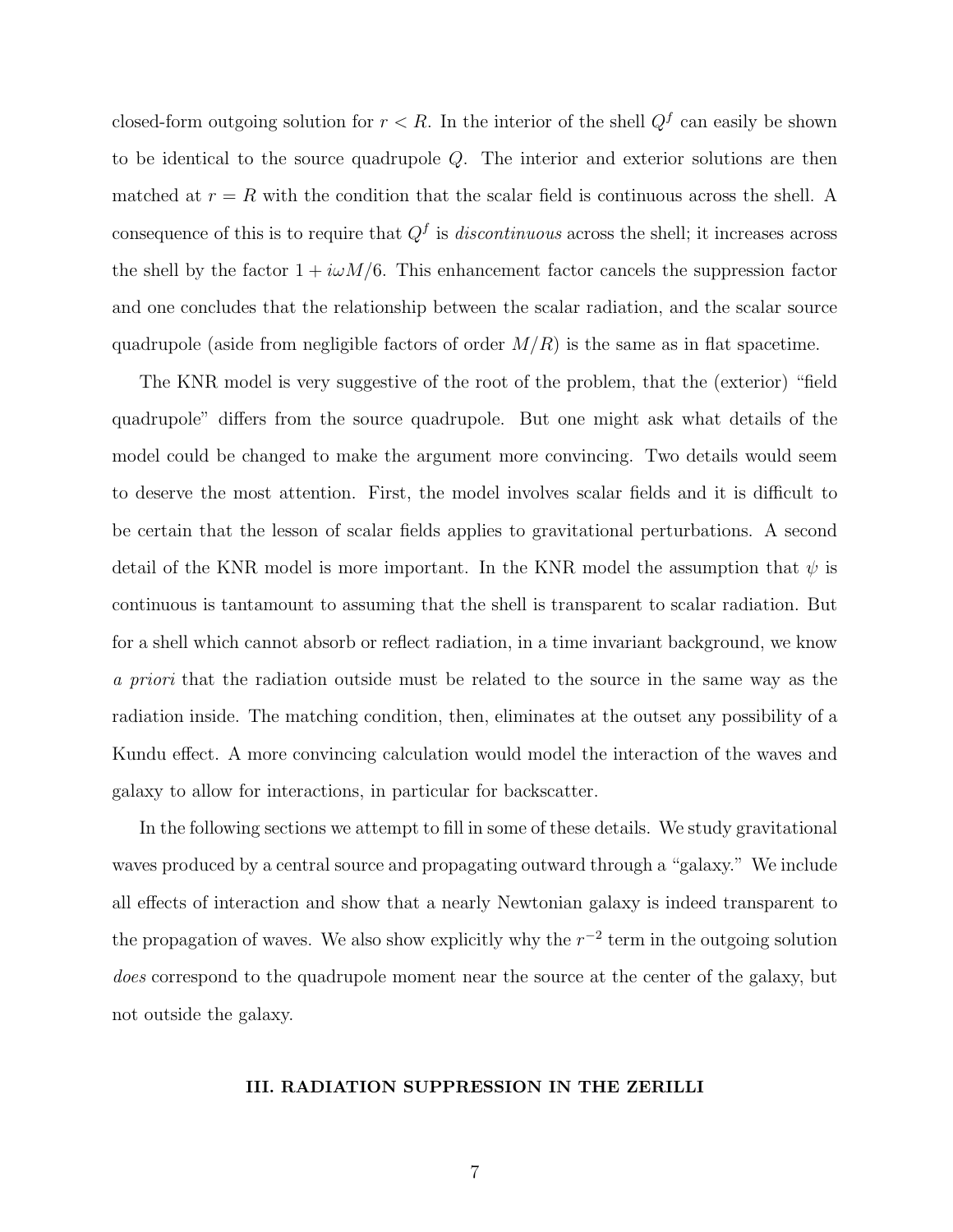#### AND REGGE-WHEELER EQUATIONS

<span id="page-8-0"></span>Although Kundu's analysis of gravitational radiation is carried out in the NP formalism, it turns out to be convenient, as well as instructive, to look at the problem in terms of metric perturbations. We start by showing the relation of the suppression factor in the two formalisms. Both inside and outside the galaxy we take the form of the background metric to be

$$
ds^{2} = -e^{\nu}dt^{2} + e^{\lambda}dr^{2} + r^{2}(d\theta^{2} + \sin^{2}\theta d\phi^{2}),
$$
\n(11)

with  $\nu$  and  $\lambda$  functions of  $r$  only. We define the radial variable  $r_*$  by

$$
dr/dr_* \equiv e^{(\nu - \lambda)/2} \equiv e^{\alpha(r)},\tag{12}
$$

and the retarded time u by

$$
u \equiv t - r_*.\tag{13}
$$

In the Schwarzschild geometry, even-parity perturbations for a particular multipole moment (with  $\ell \geq 2$ ) are conveniently described by the Zerilli [\[5](#page-25-0)] function  $Z^{(+)}$  which satisfies a simple potential type equation.

$$
\left(\frac{\partial^2}{\partial r_*^2} - \frac{\partial^2}{\partial t^2}\right) Z^{(+)} = V^+ Z^{(+)},\tag{14}
$$

where, for  $\ell=2,$ 

$$
V^{(+)} = \frac{(1 - 2M/r)}{r^2 (1 + 3M/2r)^2} \left[ 6 + \frac{6M}{r} + \frac{9M^2}{r^2} + \frac{9M^3}{2r^3} \right] \tag{15}
$$

(We use here the notation of Eq. (62), Sec. 24, of Chandrasekhar [\[12](#page-25-0)].) From this Zerilli equation one infers that for outgoing radiation  $Z^{(+)}$  has the form

$$
Z^{(+)} = z_0^{(+)}(u) + z_1^{(+)}(u)r^{-1} + z_2^{(+)}(u)r^{-2} + z_3^{(+)}(u)r^{-1} \cdots,
$$
\n(16)

and that, for  $\ell = 2$ ,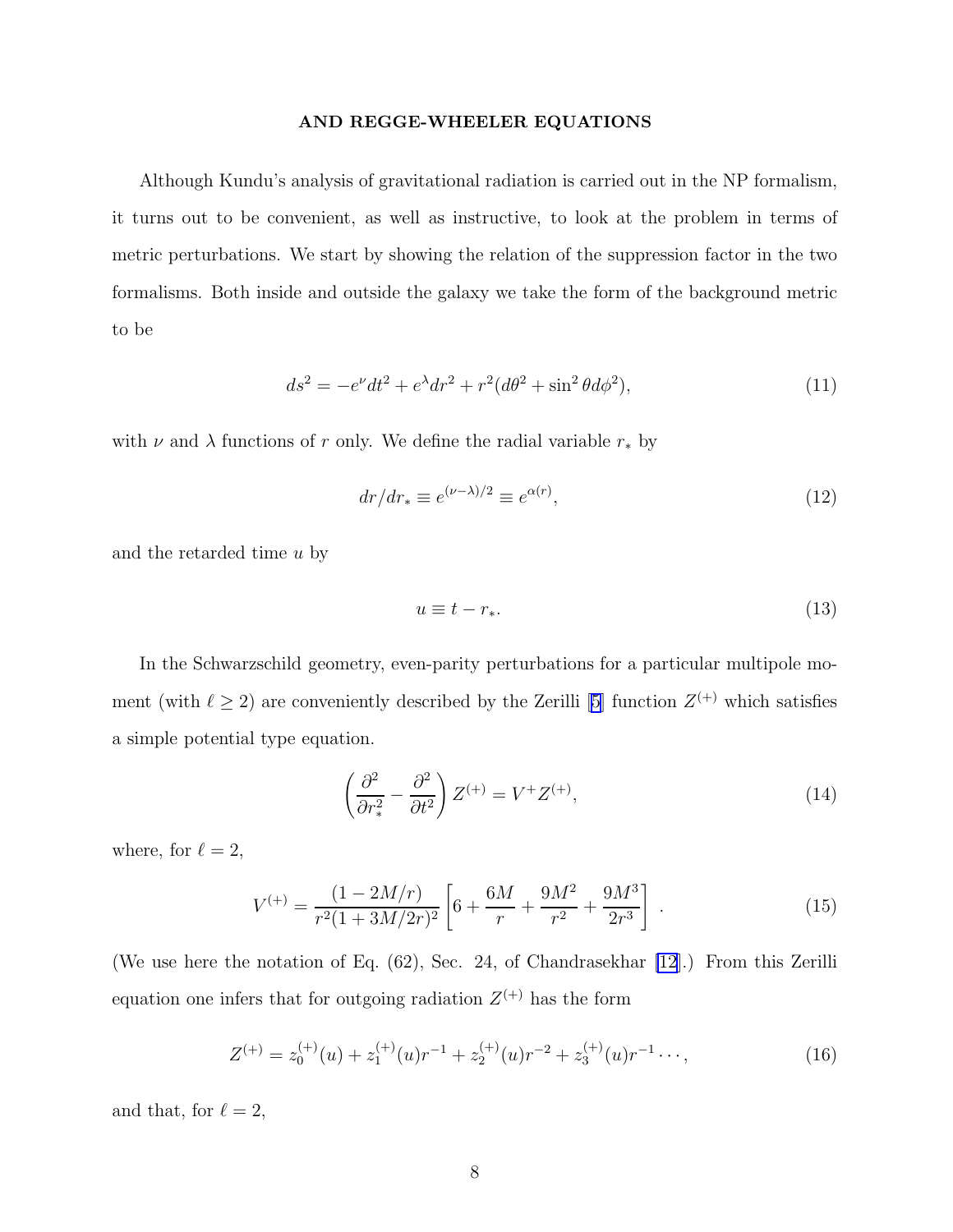$$
dz_1^{(+)}/du = 3z_0^{(+)}
$$
  

$$
dz_2^{(+)}/du = z_1^{(+)} - 3Mz_0^{(+)}
$$
 (17)

$$
dz_3^{(+)}/du = -Mz_1^{(+)} + (21/4)M^2z_0^{(+)}.
$$

<span id="page-9-0"></span>These equations show that  $z_0^{(+)}$  and  $z_1^{(+)}$  vanish for stationary  $\ell = 2$  perturbations. For stationary solutions the  $z_2^{(+)}$  $t_2^{(+)}$  term is the first nonvanishing term, and is considered to carry information about the source quadrupole moment. For nonstationary solutions it is the function  $z_0^{(+)}$  $_0^{(+)}$  that carries information about gravitational radiation, since the gravitational wave power is proportional to  $|dz_0^{(+)}/du|^2$ . From Eqs. 17 we can then deduce a relationship,  $d^2z_2^{(+)}/du^2 = 3(z_0^{(+)} - Mdz_0^{(+)}/du)$ , between the radiation quantity  $z_0^{(+)}$  $_0^{(+)}$ , and the "quadrupole" moment"  $z_2^{(+)}$  $2^{(+)}$ . This relationship implies a suppression factor  $|1 - i\omega M|^{-2}$ , which is different from the factor found by Kundu. The difference arises from the difference in the choice of the "quadrupole moment" one infers from  $\Psi_0$  and from  $Z^{(+)}$ , and demonstrates the importance of that choice in the inference of suppression of radiation.

For even-parity perturbations, the relationship between  $\text{Re}(\Psi_0)$  and  $Z^{(+)}$  is given in Sec. 31, Eq. (352) of Chandrasekhar [\[12](#page-25-0)] as

$$
-\frac{\text{Re}(\Psi_0)\sin^2\theta}{C_{\ell+2}^{-3/2}}\left(1-\frac{2M}{r}\right) = \frac{3+3M/r+9M^2/2r^2+9M^3/4r^3}{r^3(1+3M/2r)^2}Z^{(+)} + \left[\frac{1}{r}\frac{\partial}{\partial u} + \frac{1-3M/r-3M^2/2r^2}{r^2(1+3M/2r)}\right]\frac{\partial}{\partial r}Z^{(+)}.
$$
 (18)

The following should be noted about our use of that result here: (i) The Zerilli functions defined by different authors differ by multiplicative factors, but overall multiplicative factors will not affect the frequency dependent suppression factor. (ii) The Weyl projection  $\Psi_0$  is invariant with respect to infinitesimal tetrad rotations and infinitesimal coordinate changes. We therefore need not be concerned, for example, that Chandrasekhar employs a nonstandard coordinate gauge. (iii) Chandrasekhar assumes azimuthal symmetry for  $\Psi_0$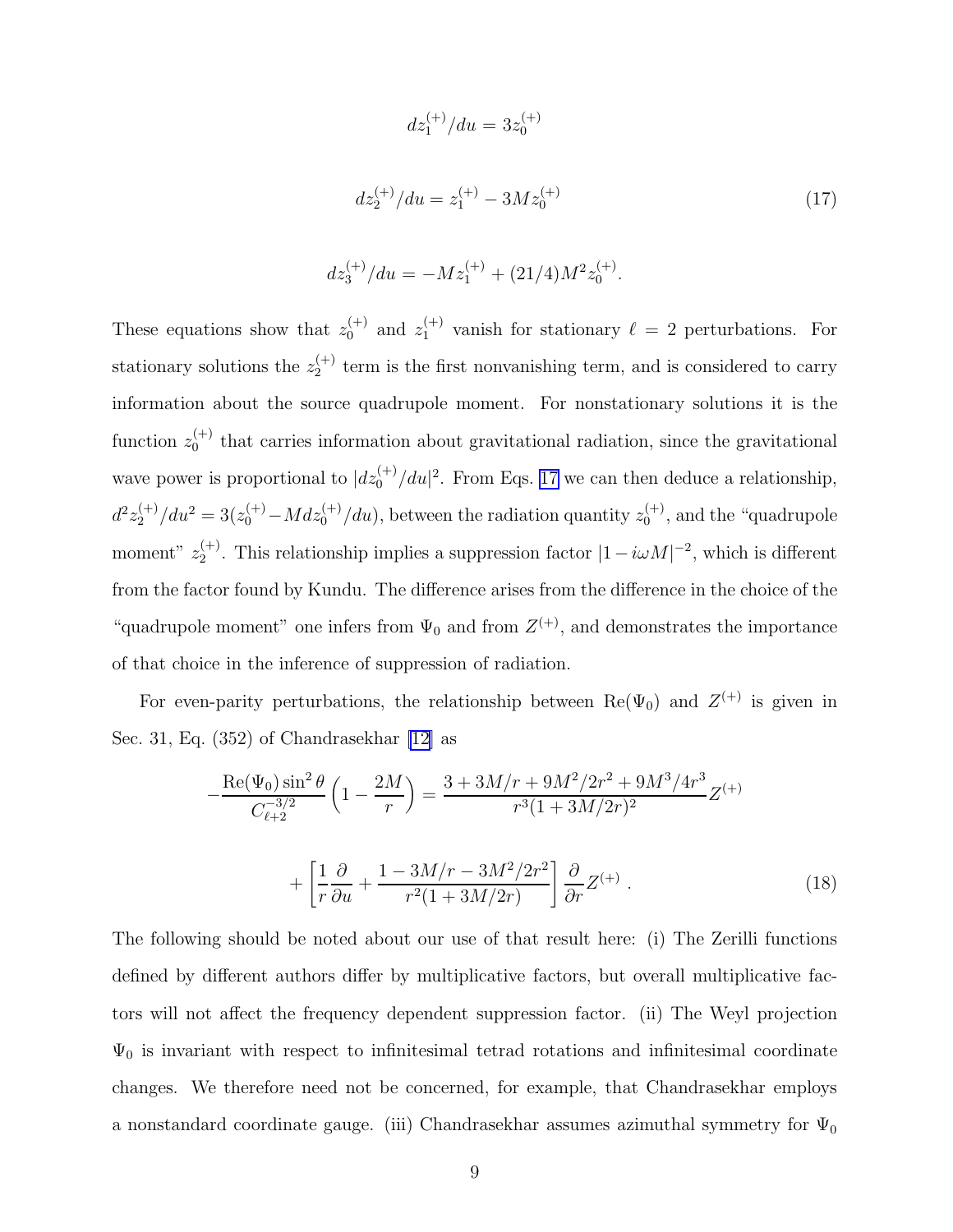<span id="page-10-0"></span>and angular dependence  $C_{\ell+2}^{-3/2}(\theta)$  csc<sup>2</sup> $\theta$ , which is proportional to the spin-weight 2 spherical harmonic  $_2Y_{\ell m}$ , for  $m=0$ . For this case the angular functions are pure real, and the real and imaginary parts of  $\Psi_0$  describe, respectively, even- and odd-parity perturbations.

When the outgoing form for  $Z^{(+)}$  in Eq. [16](#page-8-0) is substituted in the righthand side of Eq. [18](#page-9-0), and Eqs. [17](#page-9-0) are used, we find

$$
-\frac{\text{Re}(\Psi_0)\sin^2\theta}{C_{\ell+2}^{-3/2}} = \frac{q(u)}{r^5} + \mathcal{O}(r^6).
$$
 (19)

Here the quadrupole moment  $q(u)$  is given by

$$
q(u) \equiv z_2^{(+)}(u) + (3M/2)z_1^{(+)}(u). \tag{20}
$$

Aside from numerical multiplicative factors,  $q(u)$  is equal to  $\psi_0^0$ , and is what Kundu interprets as the source quadrupole moment. We note that Eqs. [17](#page-9-0) and 20 give us  $d^2q/du^2 = 3[z_0^{(+)} +$  $(M/2)dz_0^{(+)}/du$ , and hence the even-parity Kundu suppression factor  $(1 + i\omega M/2)^{-1}$ .

The function  $Z^{(-)}$  (in the notation of Chandrasekhar), which describes odd-parity metric perturbations in the Schwarzschild geometry, satisfies the potential type "Regge-Wheeler" [\[6](#page-25-0)] equation

$$
\left(\frac{\partial^2}{\partial r_*^2} - \frac{\partial^2}{\partial t^2}\right) Z^{(-)} = V^{(-)} Z^{(-)},\tag{21}
$$

where

$$
V^{(-)} = \frac{(1 - 2M/r)}{r^2} \left[ \ell(\ell+1) - 6M/r \right]. \tag{22}
$$

For a solution of the form

$$
Z^{(-)} = z_0^{(-)} + z_1^{(-)}/r + z_2^{(-)}/r^2 + z_3^{(-)}/r^3 + \cdots,
$$
\n(23)

the Regge-Wheeler equation tells us, for  $\ell = 2$  multipoles, that

$$
dz_1^{(-)}/du = 3z_0^{(-)}
$$

$$
dz_2^{(-)}/du = z_1^{(-)} - (3M/2)z_0^{(-)}
$$
\n(24)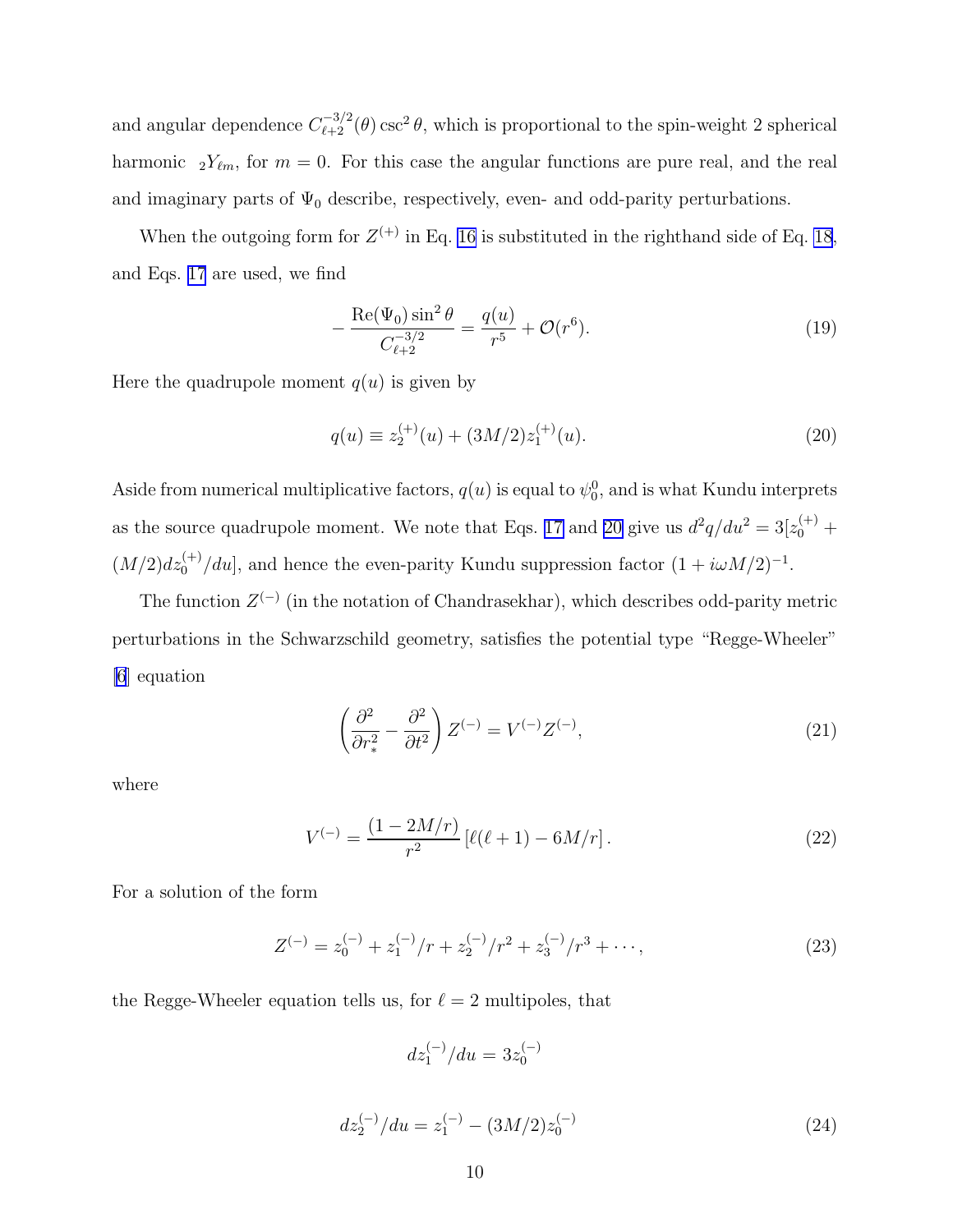$$
dz_3^{(-)}/du = 0.
$$

The relationship of  $\Psi_0$  and  $Z^{(-)}$ , for odd-parity perturbations, is given in Sec. 31, Eq. (345) of Chandrasekhar [\[12\]](#page-25-0) as

$$
-\frac{\operatorname{Im}(\partial\Psi_0/\partial u)\sin^2\theta}{C_{\ell+2}^{-3/2}}\left(1-\frac{2M}{r}\right) = \frac{1}{2r^3}\left[\ell(\ell+1)-\frac{6M}{r}\right]Z^{(-)} + \left[\frac{1}{r^2}\left(1-\frac{3M}{r}+r\frac{\partial}{\partial u}\right)\right]\frac{\partial}{\partial r}Z^{(-)}.
$$
\n(25)

Whenthe expansion in ([24\)](#page-10-0), for an outgoing  $\ell = 2$  mode, is put into (25) we find

$$
-\frac{\operatorname{Im}(d\Psi_0/du)\sin^2\theta}{C_{\ell+2}^{-3/2}}\left(1-\frac{2M}{r}\right)=\frac{z_2^{(-)}}{r^5}+\mathcal{O}(r^{-6}),\tag{26}
$$

so that, aside from multiplicative constants,  $z_2^{(-)}$  $y_2^{(-)}$  is equal to  $d\psi_0^0/du$  and is the derivative of whatKundu identifies as the quadrupole moment. From Eqs. ([24\)](#page-10-0) we have that  $d^2z_2^{(-)}/du^2 =$  $3[z_0^{(-)} - (M/2)dz_0^{(-)}/du]$  and hence the odd-parity Kundu suppression factor  $(1 - i\omega M/2)$ .

The mathematics of the odd-parity modes can be much simpler than that for even-parity modes since the former modes do not couple to the perturbations of a perfect fluid. The issue of suppression is the same for both parities, so we choose to take advantage of the opportunity for simplicity and we consider below only odd-parity perturbations.

In the standard formalism for metric perturbations, odd-parity motions are described as deviations of the metric in([11\)](#page-8-0). We follow here the notation of Thorne and Campolattaro [\[13\]](#page-25-0), in which the Regge-Wheeler[[6\]](#page-25-0) gauge is used and azimuthal symmetry is assumed. For odd-parity perturbations of multipole index  $\ell$ , the only nonvanishing metric perturbations are, in this notation,

$$
\delta g_{t\phi} = h_0(r, t) \sin \theta \partial P_{\ell}(\cos \theta) / \partial \theta \tag{27}
$$

$$
\delta g_{r\phi} = h_1(r, t) \sin \theta \partial P_\ell(\cos \theta) / \partial \theta \tag{28}
$$

where  $P_{\ell}$  indicates the Legendre polynomial of index  $\ell$ . In terms of the notation of Thorne and Campolattaro, the Chandrasekhar function  $Z^{(-)}$  is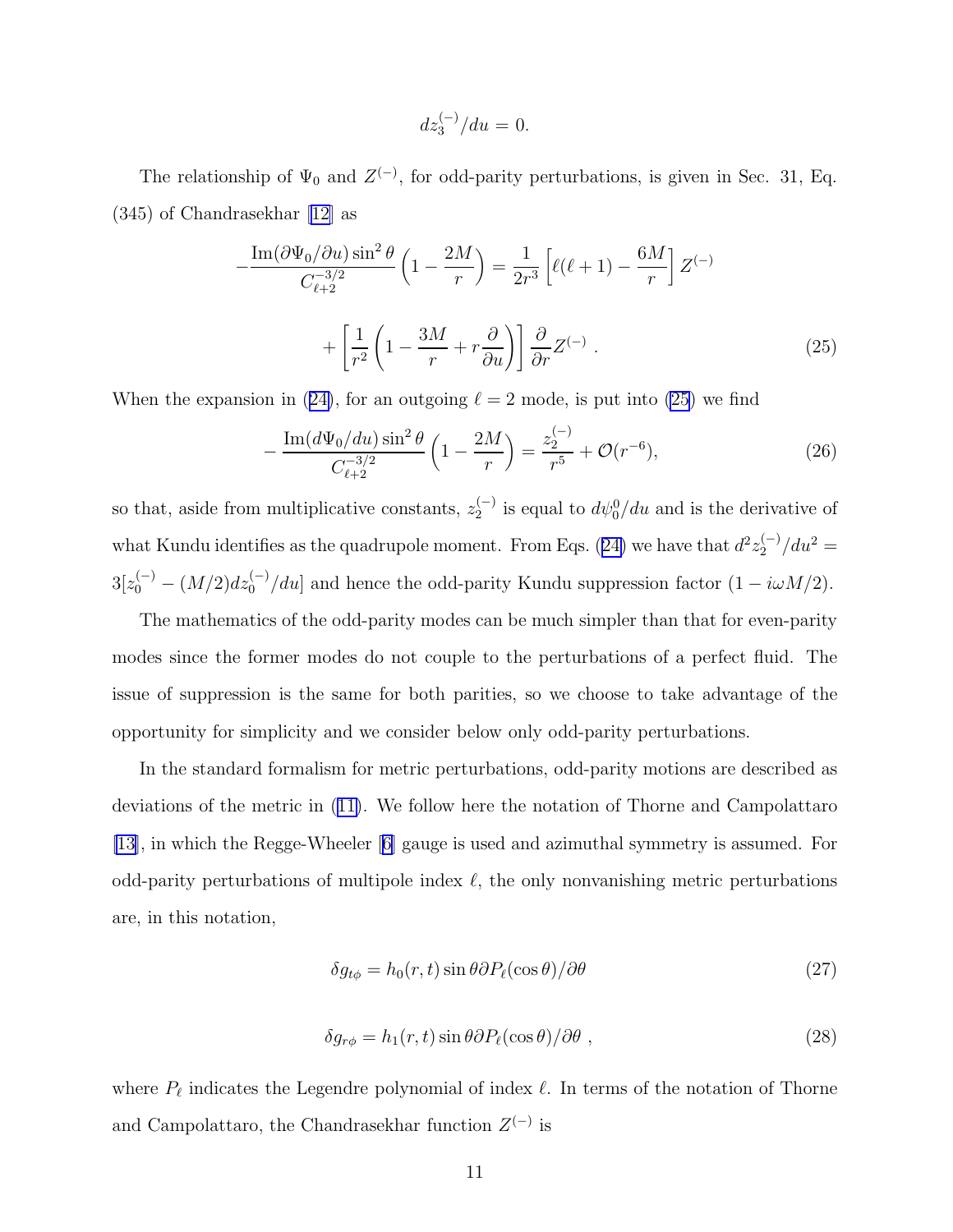$$
Z^{(-)} = e^{\alpha} h_1 / r \tag{29}
$$

<span id="page-12-0"></span>The Schwarzschild perturbation function  $Z^{(-)}$  is, of course, only defined in the exterior vacuum of the galaxy, where  $e^{\alpha} = e^{\nu} = e^{-\lambda} = 1 - 2M/r$ , but (29) allows us to extend the definition of  $Z^{(-)}$  to the interior. From the odd-parity field equations given by Thorne and Campolattaro,  $Z^{(-)}$ , in the interior and exterior, is found to obey the following generalization of([21\)](#page-10-0)

$$
\left(\frac{\partial^2}{\partial r_*^2} - \frac{\partial^2}{\partial t^2}\right) Z^{(-)} - \frac{1}{r^2} \left[ e^{\nu} \ell(\ell+1) - 3r \frac{d\alpha}{dr} e^{2\alpha} \right] Z^{(-)} = \mathcal{S}.
$$
 (30)

Here the source term  $S$  is defined, in terms of the perturbations  $\delta R_{\theta\phi}$  and  $\delta R_{r\phi}$  of the Ricci tensor, by

$$
2re^{\alpha}\left[\frac{\partial}{\partial r}\left(\frac{e^{\nu}\delta R_{\theta\phi}}{r^2}\right)-\frac{e^{\nu}\sin^2\theta}{r^2}\frac{\partial}{\partial \theta}\left(\frac{\delta R_{r\phi}}{\sin^2\theta}\right)\right]=-\mathcal{S}\sin^2\theta\frac{\partial}{\partial \theta}\left[\frac{1}{\sin\theta}\frac{\partial}{\partial \theta}P_{\ell}(\cos\theta)\right].
$$
 (31)

We apply  $(30)$  to the following model. At the center of a massive galaxy, of mass M and radius R there is a source of odd-parity gravitational waves at frequency  $\omega$ . The source is confined to the region for r less than some source radius  $r<sub>S</sub>$ . The source, e.g., an oscillating neutron star, must of course not consist of a perfect fluid, since odd-parity perturbations do not couple to the motions of perfect fluids. For this reason we take the matter of the galaxy to be a perfect fluid, so that there can be a clean separation between the generation and the propagation of the gravitational waves, a separation that is not possible for even-parity waves.

It is worth noting here that the resulting mathematical formulation differs very little from that for a scalar field of the type considered by KNR. Let scalar field Φ have a source density  $\Sigma$  so that

$$
\Phi^{\mu}_{,\mu} = \Sigma \tag{32}
$$

Inthe spacetime of ([11](#page-8-0)), for a multipole of index  $\ell$ , this equation reads

$$
\left(\frac{\partial^2}{\partial r_*^2} - \frac{\partial^2}{\partial t^2}\right)(r\Phi) - \frac{1}{r^2} \left[e^{\nu} \ell(\ell+1) + e^{2\alpha} r \frac{d\alpha}{dr}\right](r\Phi) = r e^{\nu} \Sigma . \tag{33}
$$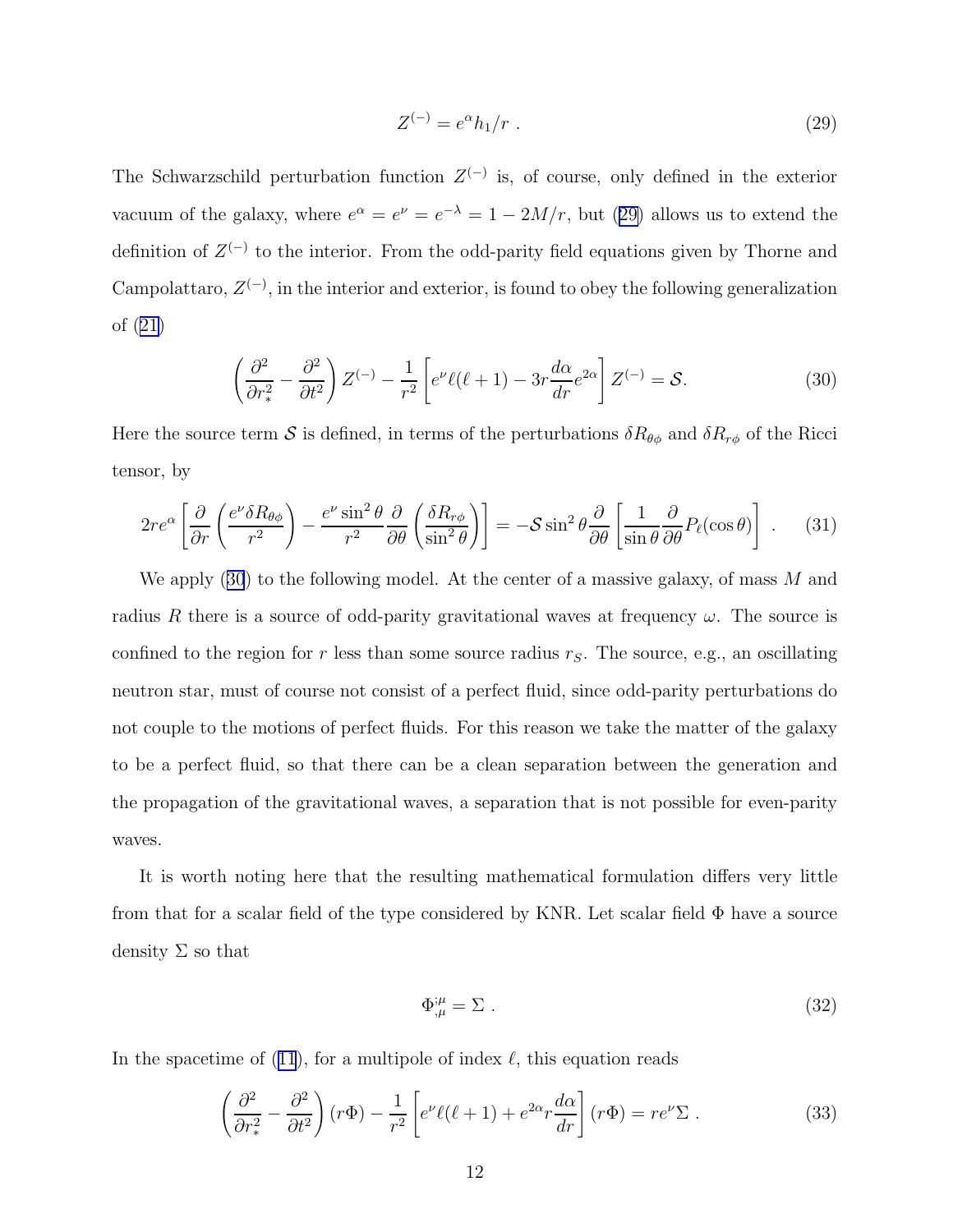<span id="page-13-0"></span>Thedifference between the form of this equation for  $r\Phi$  and ([30\)](#page-12-0) for  $Z^{(-)}$  is only in the details of terms of order  $M/R$ . We will show, in the next section, that these terms affect detailed numerical results but, for a nearly Newtonian galaxy, cannot cause significant suppression of radiation. Other features of the scalar and the odd-parity problems are parallel. In particular, for both cases we can consider a compact central source (no radiation originating from the bulk of the galaxy) and the matching conditions at the surface of the galaxy are that the fields and their radial derivatives are continuous.

#### IV. ANALYSIS OF OUTGOING WAVES

To investigate the nature of outgoing solutions we take the time dependence of the source, and of  $Z^{(-)}$  to be  $e^{i\omega t}$ , and we write

$$
Z^{(-)} = \psi(r)e^{i\omega u} \quad S = e^{i\omega t}S(r) .
$$

The equation for odd-parity waves then takes the form

$$
\psi'' + (\alpha' - 2i\omega e^{-\alpha})\psi' - \frac{1}{r^2} [e^{\lambda}\ell(\ell+1) - 3r\alpha']\psi
$$
  
= 
$$
e^{-2\alpha}e^{i\omega r_*}S(r),
$$
 (34)

where  $'$  denotes differentiation.

It is straightforward, in principle, to construct a Green function solution to Eq. (34) from two homogeneous solutions. We define a "central" solution,  $\psi_c$ , as the homogeneous solution which is well behaved at  $r \to 0$ , with the limit

$$
\psi_c(r) \xrightarrow{r \to 0} r^{\ell+1}.\tag{35}
$$

The second solution is taken to be the "wave" solution  $\psi_w$  defined by the condition that it represents outgoing waves at large radii. The mathematical condition on this asymptotically outgoing solution is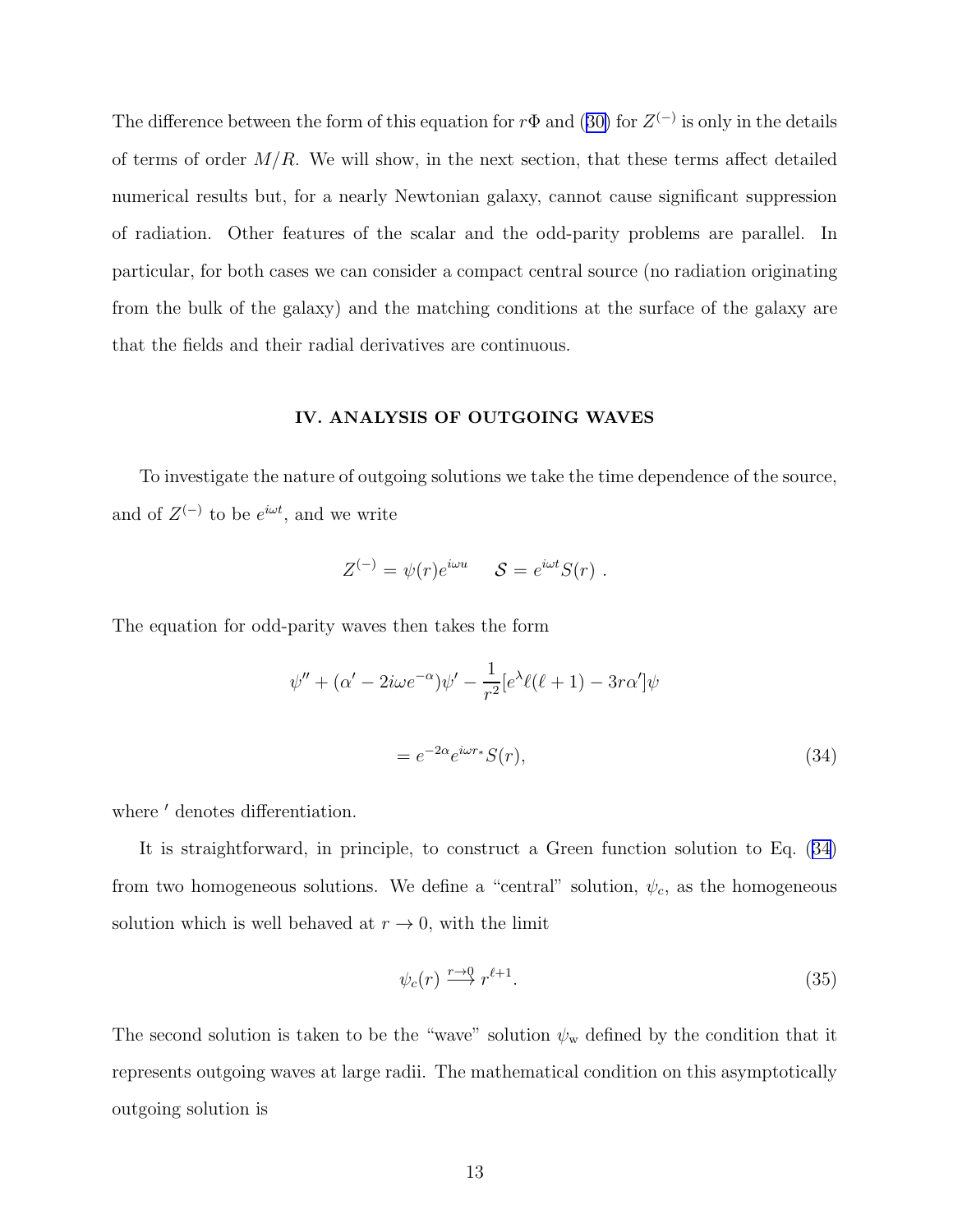$$
\psi_{\mathbf{w}}(r) \stackrel{r \to \infty}{\longrightarrow} 1 + \mathcal{O}(1/\omega r). \tag{36}
$$

<span id="page-14-0"></span>We define  $W \equiv W(\psi_c, \psi_w) = \psi'_w \psi_c - \psi'_c \psi_w$  to be the Wronskian of these two solutions, and we note that W must have the form

$$
W = e^{2i\omega r_*} e^{-\alpha(r)} / K \tag{37}
$$

in which  $K$  is a constant.

If the source is confined to the region inside some radius  $r_S$ , then for  $r > r_S$  the Green function solution takes the form

$$
\psi(r) = K \psi_{\mathbf{w}}(r) \int_0^{r_S} \psi_c(r) S(r) e^{-\alpha} e^{-i\omega r_*} dr
$$

$$
\equiv K \psi_{\mathbf{w}}(r) I_{\omega}, \tag{38}
$$

For  $r_S \ll R$ , and in the long wavelength  $(\omega r_S \ll 1)$  limit, the source integral  $I_{\omega}$  has the approximate value

$$
I_{\omega} \approx e^{-\nu_0/2} \int_0^{r_S} r^{\ell+1} S(r) dr.
$$

Note that the absence of a conical singularity requires  $\lambda \to 0$  at  $r \to 0$ , but  $\nu(r = 0) \equiv \nu_0$ will in general be of order  $M/R$ . It should also be noted that, aside from multiplicative numerical constants, the integral above is the usual integral for the  $\ell^{\text{th}}$  multipole moment of the source.

The function  $\psi_w(r)$  corresponds to the solution that is asymptotically outgoing, but, due to backscatter, at small radius  $(r \ll R)$ , it does not in general have the appearance of a locally outgoing solution. We define a locally outgoing solution by the high frequency expansion

$$
\psi_{\text{out}}(r) = 1 + i \frac{a(r)}{\omega_0} + \frac{b(r)}{\omega_0^2} + i \frac{c(r)}{\omega_0^3} + \cdots.
$$
 (39)

Here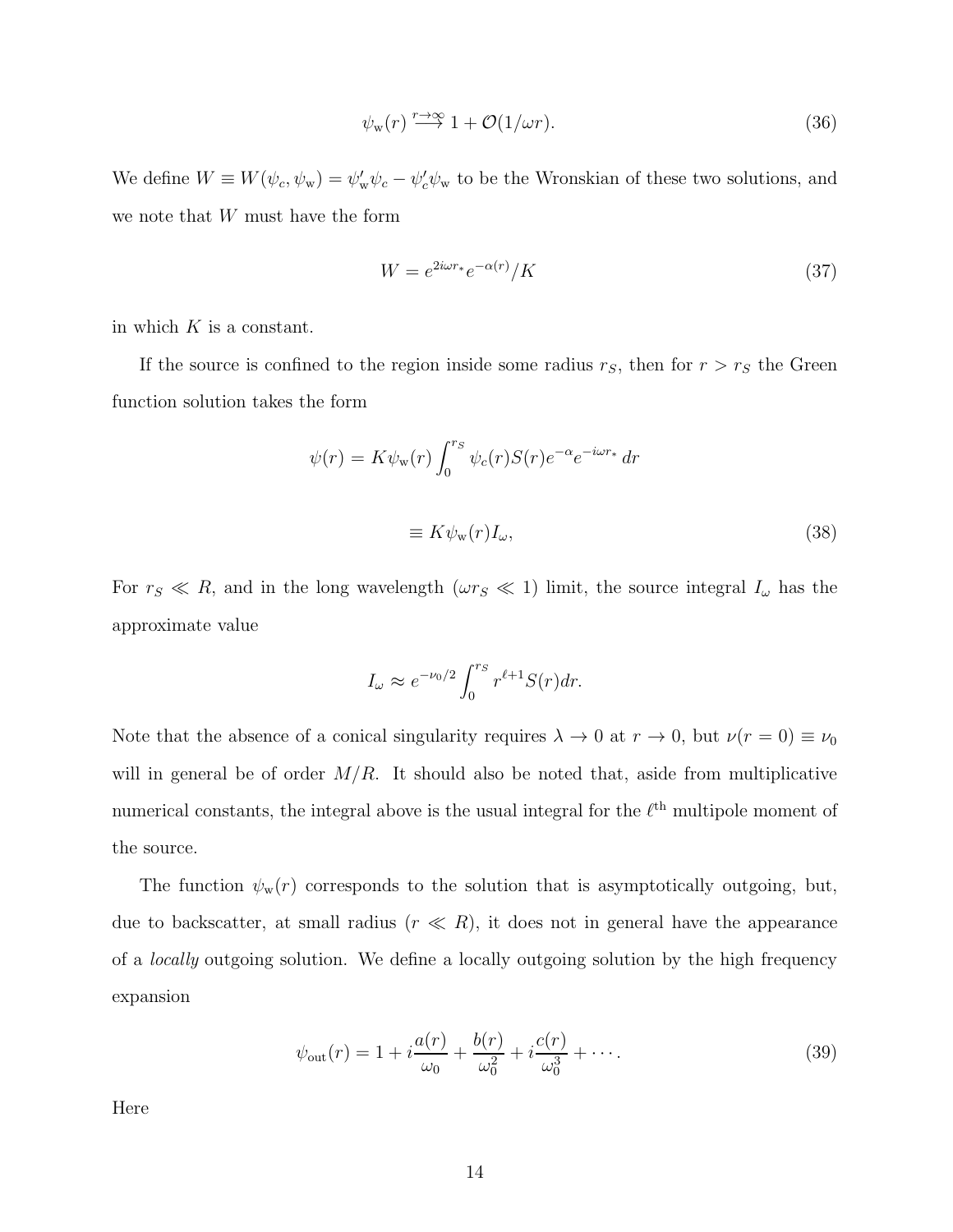$$
\omega_0 \equiv \omega e^{-\nu_0/2}
$$

<span id="page-15-0"></span>is the blueshifted frequency in the central region of the galaxy. This frequency governs the wavelength  $(\lambda = 2\pi c/\omega_0$  for  $r \ll R)$  in the central region and is therefore the appropriate parameter to simplify([39](#page-14-0)). By solving the homogeneous wave equation([34](#page-13-0)) to various orders in  $\omega_0$  we find, for example, that  $a(r)$  and  $b(r)$  must satisfy

$$
a' = \frac{1}{2}e^{\alpha}e^{-\nu_0/2} \left[ e^{\lambda} \frac{\ell(\ell+1)}{r^2} - 3\frac{\alpha'}{r} \right]
$$
 (40)

$$
b' = \frac{1}{2}e^{\alpha}e^{-\nu_0/2} \left[ a'' + a'\alpha' - a\left\{ e^{\lambda} \frac{\ell(\ell+1)}{r^2} - 3\frac{\alpha'}{r} \right\} \right].
$$
 (41)

The functions  $a, b, c, d, \ldots$  are determined only after the metric functions  $\nu, \lambda$  are specified, but we can state some general conclusions. For  $r \ll R$  the metric coefficients can be expanded in powers of r and, for a geometry nonsingular at  $r = 0$ , we have  $\nu' = 0$  and  $\lambda' = 0$ at  $r = 0$ . As a result, the solutions for  $a, b, \ldots$  take the form

$$
a = -\frac{1}{2r} \frac{(\ell+1)!}{(\ell-1)!} + \frac{M}{R^2} \left[ a_1 \frac{r}{R} + a_2 \frac{r^2}{R^2} + \cdots \right]
$$
(42)

$$
b = -\frac{1}{8r^2} \frac{(\ell+2)!}{(\ell-2)!} + \frac{M}{R^3} \left[ b_0 \ln \left( \frac{r}{R} \right) + b_1 \frac{r}{R} + \cdots \right]
$$
(43)

$$
c = \frac{1}{48r^3} \frac{(\ell+3)!}{(\ell-3)!} + \frac{M}{R^4} \left[ \tilde{c}_{-1} \frac{R}{r} \ln \left( \frac{r}{R} \right) + c_{-1} \frac{R}{r} + \cdots \right],\tag{44}
$$

and so forth. Here the coefficients  $a_k, b_k, \ldots$  are numerical constants aside from corrections of order  $M/R$ . More precisely they are functions of the parameters of the interior geometry which have finite limits as  $M/R \to 0$ .

In the original homogeneous equation, Eq.([21](#page-10-0)) with the source set to zero, there is symmetry with respect to  $t \to -t$  and complex conjugation. From this symmetry we get a second, ingoing, solution

$$
\psi_{\rm in} = e^{2i\omega r_*} \bar{\psi}_{\rm out} \tag{45}
$$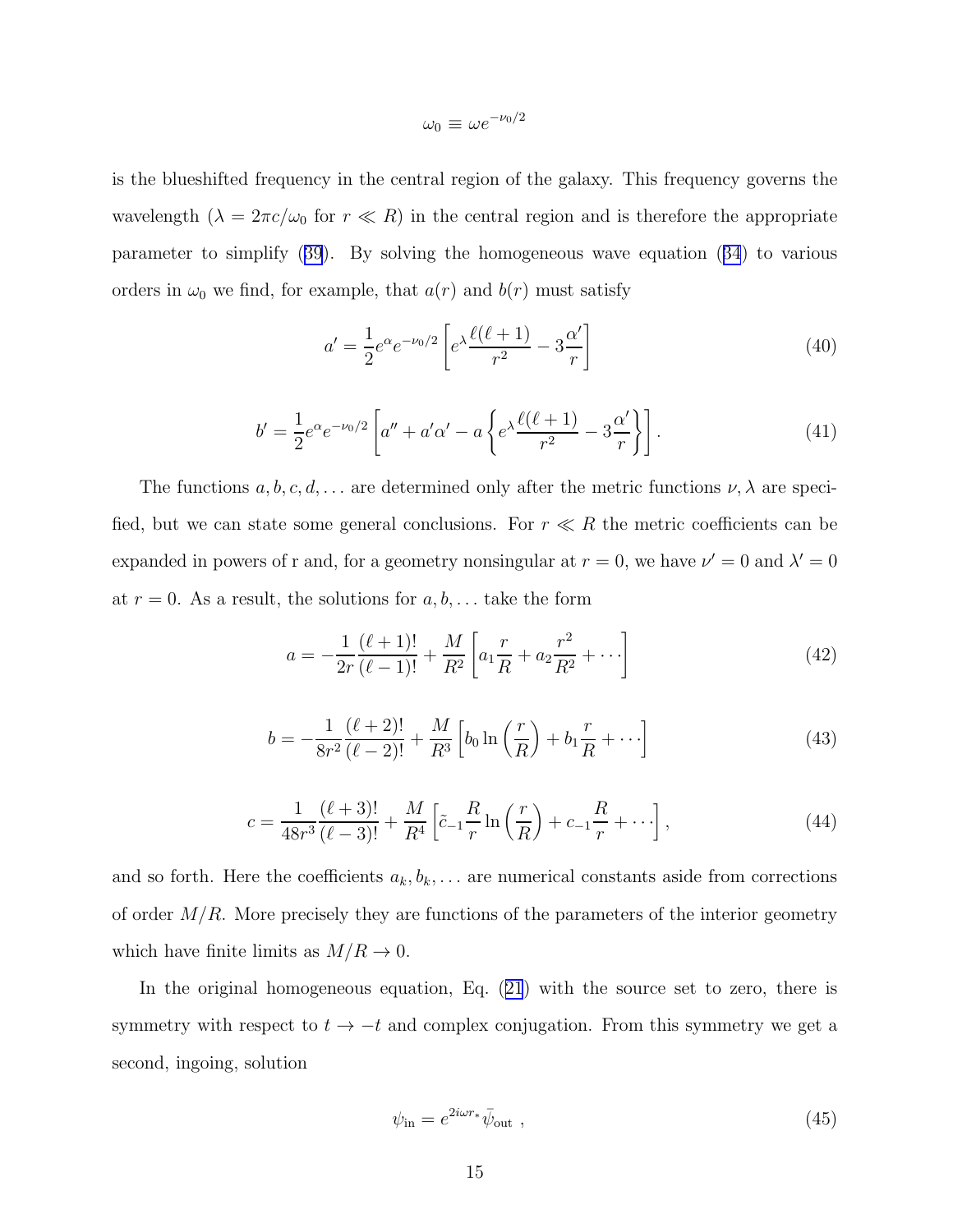<span id="page-16-0"></span>in which the bar denotes complex conjugation.

The asymptotically outgoing solution  $\psi_w(r)$  must be some combination of  $\psi_{\text{out}}$  and  $\psi_{\text{in}}$ , which we write as

$$
\psi_{\rm w}(r) = \mathcal{T}\psi_{\rm out}(r) + \mathcal{R}\psi_{\rm in}(r),\tag{46}
$$

where the constants  $\mathcal T$  and  $\mathcal R$  can be considered transmission and reflection coefficients. The value of  $|\mathcal{T}|^2 - |\mathcal{R}|^2$  is computed by considering the Wronskian of  $Z_{\rm w}^{(-)} \equiv e^{i\omega u}\psi_{\rm w}$  and its complex conjugate, and is found to be equal to unity aside from small corrections. (The value of  $|\mathcal{T}|^2 - |\mathcal{R}|^2$  can be made precisely unity by a small correction in the normalization of  $\psi_w$ .)

For  $r \ll R$  the solution  $\psi_w(r)$  in (46) can be expanded in powers of r. For  $\ell = 2$  this gives

$$
\psi_{\mathbf{w}} = \mathcal{T} \left\{ 1 + \frac{i}{\omega_0} \left[ -\frac{3}{r} + \mathcal{O}(Mr/R^3) \right] + \frac{1}{\omega_0^2} \left[ -\frac{3}{r^2} + \mathcal{O}\left(\frac{M}{R^3} \ln\left(\frac{r}{R}\right)\right) \right] \right\}
$$

$$
+ \frac{i}{\omega_0^3} \mathcal{O}\left(\frac{M}{R^3 r} \ln\frac{r}{R}\right) + \cdots \right\}
$$

$$
+ \mathcal{R} e^{2i\omega r_*} \left\{ 1 - \frac{i}{\omega_0} \left[ -\frac{3}{r} + \mathcal{O}(Mr/R^3) \right] + \frac{1}{\omega_0^2} \left[ -\frac{3}{r^2} + \mathcal{O}\left(\frac{M}{R^3} \ln\left(\frac{r}{R}\right)\right) \right] \right\}
$$

$$
- \frac{i}{\omega_0^3} \mathcal{O}\left(\frac{M}{R^3 r} \ln\frac{r}{R}\right) + \cdots \right\}
$$

$$
(47)
$$

For  $r \ll R$  then, the term in  $\psi_{\rm w}$  that goes as  $r^{-2}$  is

$$
\frac{\mathcal{T} + \mathcal{R}}{\omega_0^2} \left\{ -3 + \mathcal{O}\left(\frac{M}{\omega^2 R^3}\right) \right\} \tag{48}
$$

Thus, aside from corrections which are small for high frequency  $(\omega R \gg 1)$  sources, the  $r^{-2}$ term in  $\psi$  is

$$
(\mathcal{T} + \mathcal{R})(-3/\omega_0^2)KI_\omega.
$$
\n(49)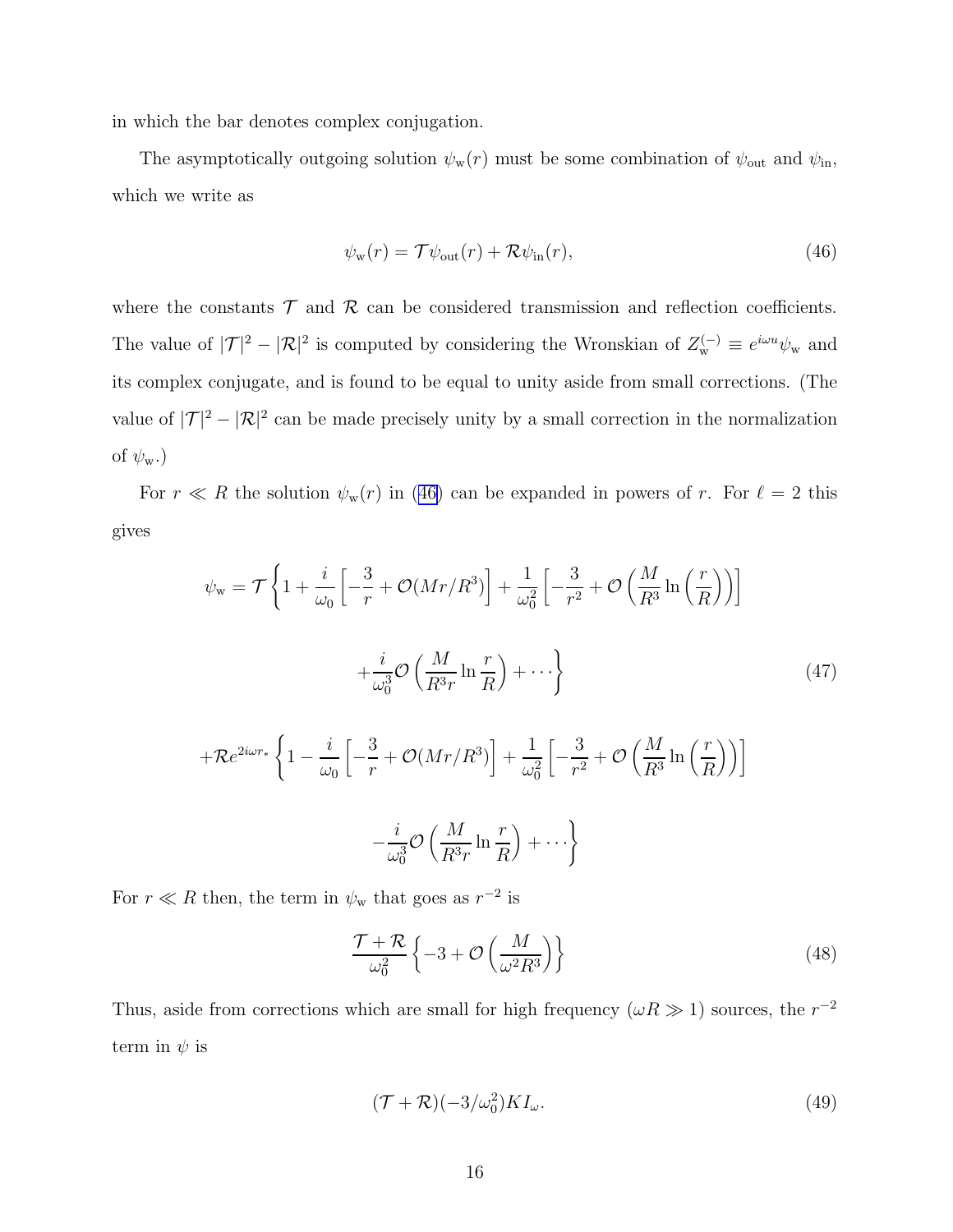<span id="page-17-0"></span>If, as expected, backscatter is insignificant, then  $|\mathcal{T}| \approx 1$  and  $|\mathcal{R}| \ll 1$  so that the  $r^{-2}$  term is approximately

$$
(-3/\omega_0^2)KI_\omega.\tag{50}
$$

The  $r^{-2}$  term therefore gives a direct measure of the quadrupole source integral. From Eqs.([36\)](#page-14-0) and ([38\)](#page-14-0) it follows that  $\psi \to K I_{\omega}$  as  $r \to \infty$ , and that the  $r^{-2}$  term in the deep interior also gives a measure of the intensity of the outgoing radiation.

For the exterior solution, very different conclusions follow. Here it is possible to expand  $\psi_{\rm w}$  in inverse powers of r as

$$
\psi_{\mathbf{w}} = 1 + \frac{i}{\omega} \left[ -\frac{3}{r} + A_1 \frac{M}{r^2} + A_2 \frac{M^2}{r^3} + \cdots \right]
$$

$$
+ \frac{1}{\omega^2} \left[ -\frac{3}{r^2} + B_1 \frac{M}{r^3} + \cdots \right] + \frac{1}{\omega^3} \left[ C_1 \frac{M}{r^4} + \cdots \right] + \cdots,
$$
(51)

in which the numerical constants,  $A_1 = 3/2, A_2 = 0, B_1 = 0$ , etc., are easily evaluated from the Schwarzschild metric functions. In the exterior solution then the  $r^{-2}$  term in  $\psi$  is

$$
(-3/\omega^2 + 3iM/2\omega)KI_{\omega}.
$$
\n(52)

and is larger than the interior  $r^{-2}$  term by the (possibly large) factor  $(1 - i\omega M/2)$ . But now the  $r^{-2}$  coefficient no longer gives the intensity of the outgoing radiation, or a measure of the source integral. If the coefficient is used to denote (in the notation of KNR) the "field quadrupole," then it must be understood that this field quadrupole is larger, by the factor  $(1 - i\omega M/2)$ , than the quadrupole moment which measures the source integral, which governs the intensity of outgoing radiation at infinity, or which governs the locally outgoing radiation deep inside the galaxy.

It is clear mathematically why the field quadrupole and the physical quadrupole are so different:the  $ia(r)/\omega_0$  term in ([47](#page-16-0)) lacks a term that goes as  $r^{-2}$ . From [\(40\)](#page-15-0) we see that the presence of such a term would require a galaxy spacetime that tends to a singularity as  $r \to 0$ . The absence of such a term is why, for a high frequency source, the  $r^{-2}$  term for  $r \ll R$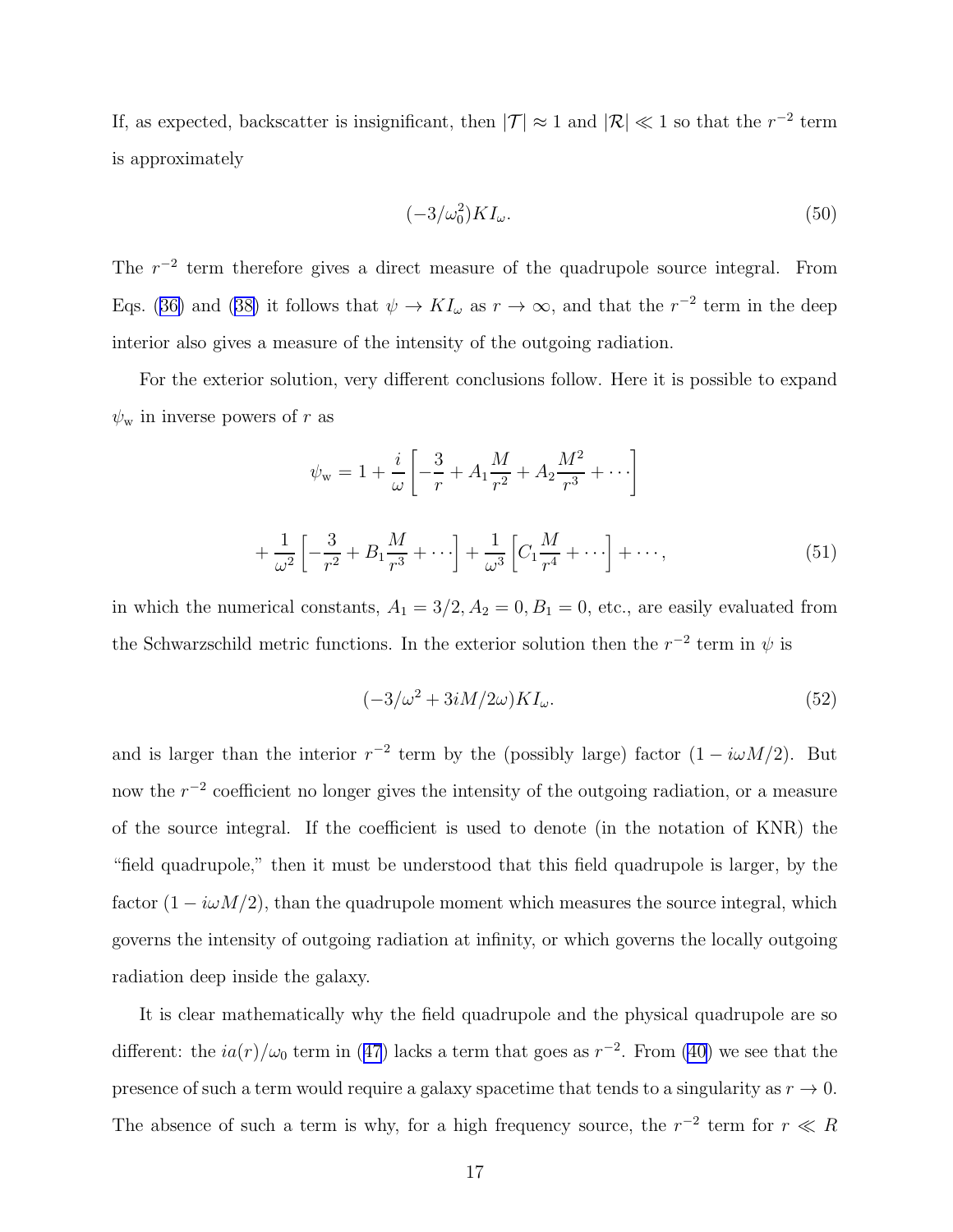can be given the same meaning—that of the quadrupole moment—as in a flat spacetime background. In [\(51\)](#page-17-0) the  $ia(r)/\omega$  term *does* have a  $r^{-2}$  term. This is possible because the expansionin  $(51)$  $(51)$  cannot be extended to small r. But to interpret as the quadrupole moment the  $r^{-2}$  term, in some expansion for  $\psi$ , is justifiable only if that expansion can be extended to small radii. The field quadrupole is, then, a formal construct and its use as a physical quadrupole moment is the reason that gravitational radiation appears to be suppressed.

This insight gives the answer to an interesting question. Let us denote the coefficient of the  $r^{-2}$  term as  $Q_f$ , both in the deep interior and in the exterior. When  $Q_f$  is computed in the exterior we find a different value than in the interior, and than we would find in the absence of the galaxy. How can the "source integral" for  $Q_f$ , when it is computed in the exterior, have large non-Newtonian contributions from the galaxy, especially in the case that the galaxy is nearly Newtonian? The answer is that the "source integral," both in the exteriorand in the deep interior, is the same. It is  $I_{\omega}$  of ([38](#page-14-0)). But the way in which this source integral enters into the expression for the coefficient of the  $r^{-2}$  term, and hence into the value inferred for  $Q_f$ , is different in the exterior and the interior.

In the next section we consider just what the magnitude is of the influence of the galaxy spacetime on the outgoing radiation.

#### V. REFLECTION AND TRANSMISSION OF OUTGOING WAVES

We take up here the question of what the actual influence is of the curved spacetime of the galaxy on the propagation of gravitational waves (specifically, of odd-parity gravitational waves). One obvious influence, of course, is the redshift which is built into the expressions for the radiation. The net power in terms of coordinate time  $t$  must be independent of the distance from the source. The locally measured proper time differs from coordinate time by  $e^{\nu/2}$  and hence the locally measured power (proportional to the square of the time derivative of  $\psi$ ) will differ from that far outside the source by the redshift factor  $e^{\nu}$ .

The question of other influences on the radiation is much less obvious, and there are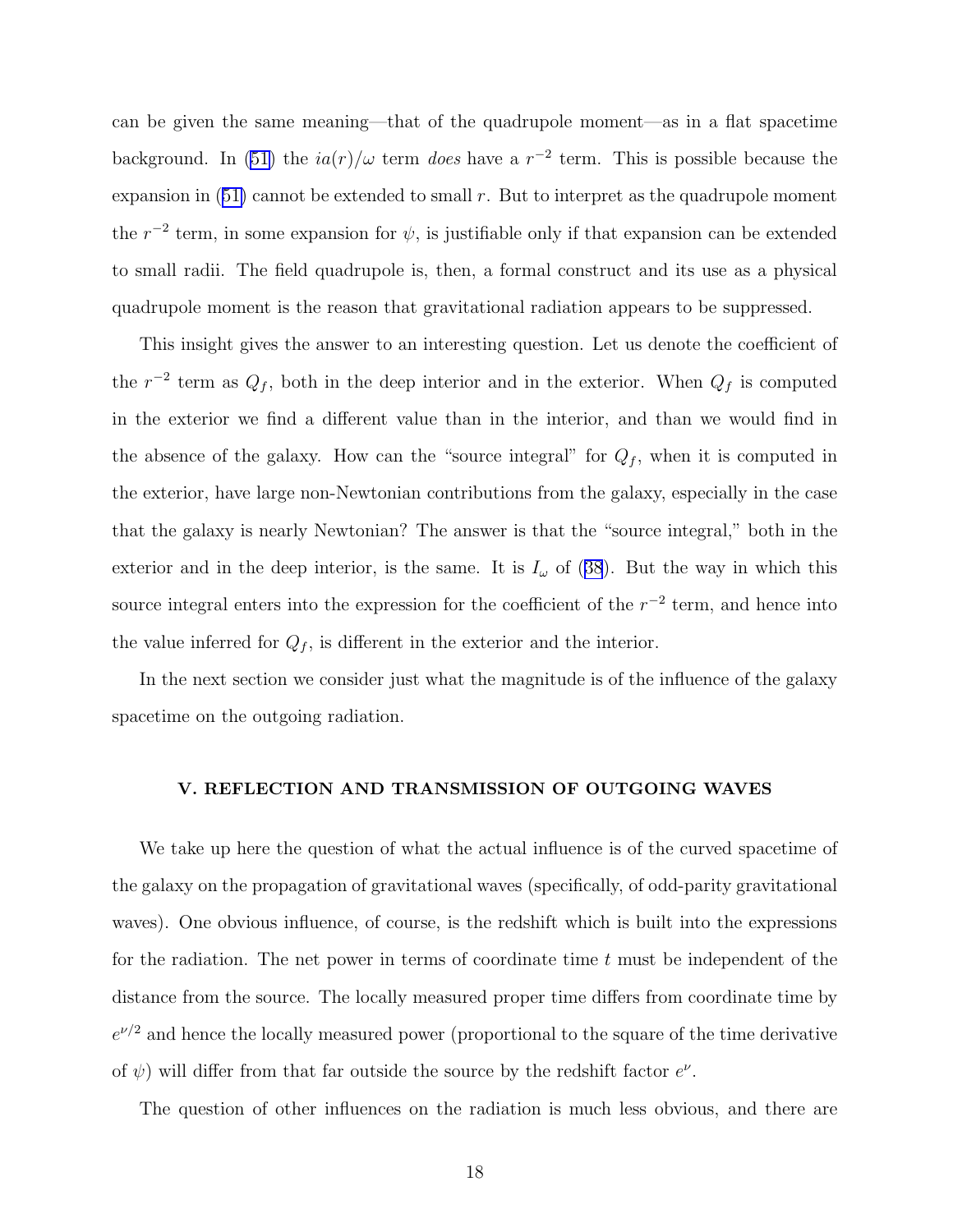several ways in which it can be asked. One approach is to look at the relation of the outgoing radiation and the source as embodied in [\(31](#page-12-0)) and [\(38\)](#page-14-0). This approach is most transparent if the source is taken to be compact, i.e.,  $r_S \ll 1/\omega$  as well as  $r_S \ll R$ . In this case, the radial derivative of  $\nu$  will be smaller (by  $r_S/R$ ) than the radial derivative of the Ricci components, so we can approximate

$$
2re^{3\nu_0/2}\left[\frac{d}{dr}\left(\delta R_{\hat{\theta}\hat{\phi}}\right) - \frac{\sin\theta}{r}\frac{d}{d\theta}\left(\frac{\delta R_{\hat{r}\hat{\phi}}}{\sin\theta}\right)\right]
$$

$$
= -\mathcal{S}\sin\theta\frac{\partial}{\partial\theta}\left[\frac{1}{\sin\theta}\frac{\partial}{\partial\theta}P_\ell(\cos\theta)\right].
$$
(53)

Here the terms  $\delta R_{\hat{\theta}\hat{\phi}}$  and  $\delta R_{\hat{r}\hat{\phi}}$  are the perturbations of the Ricci tensor projected on an orthonormal tetrad, and are the quantities that would be computed (e.g., for a neutron star) by a nearby observer. We therefore write

$$
S = e^{3\nu_0/2} S_{\text{local}} \tag{54}
$$

to indicate the relation of the source term referred to the coordinates of [\(11](#page-8-0)) and the source term measured by a local observer.

Forthe compact source, with corrections of order  $r_S M/R^2$  and  $1/r_S \omega$  ignored, ([38](#page-14-0)) can be written

$$
\psi(r) = Ke^{\nu_0}I_{\text{local}}\psi_{\text{w}},\tag{55}
$$

in which

$$
I_{\text{local}} = \int_0^{r_S} r^{\ell+1} \mathcal{S}_{\text{local}} \, dr \tag{56}
$$

is the source term that would be computed by a local observer. In the case of flat spacetime Kdefined by ([37\)](#page-14-0) is easily shown to be  $-(i)^{\ell} \omega^{\ell}[(2\ell+1)!!]^{-1}$  so that, finally, the relation of source and field can be written as

$$
\psi(r) = -(i)^{\ell} \omega^{\ell} [(2\ell + 1)!!]^{-1} I_{\text{local}} \psi_{\text{w}} e^{\nu_0} \kappa_{\text{corr}} \tag{57}
$$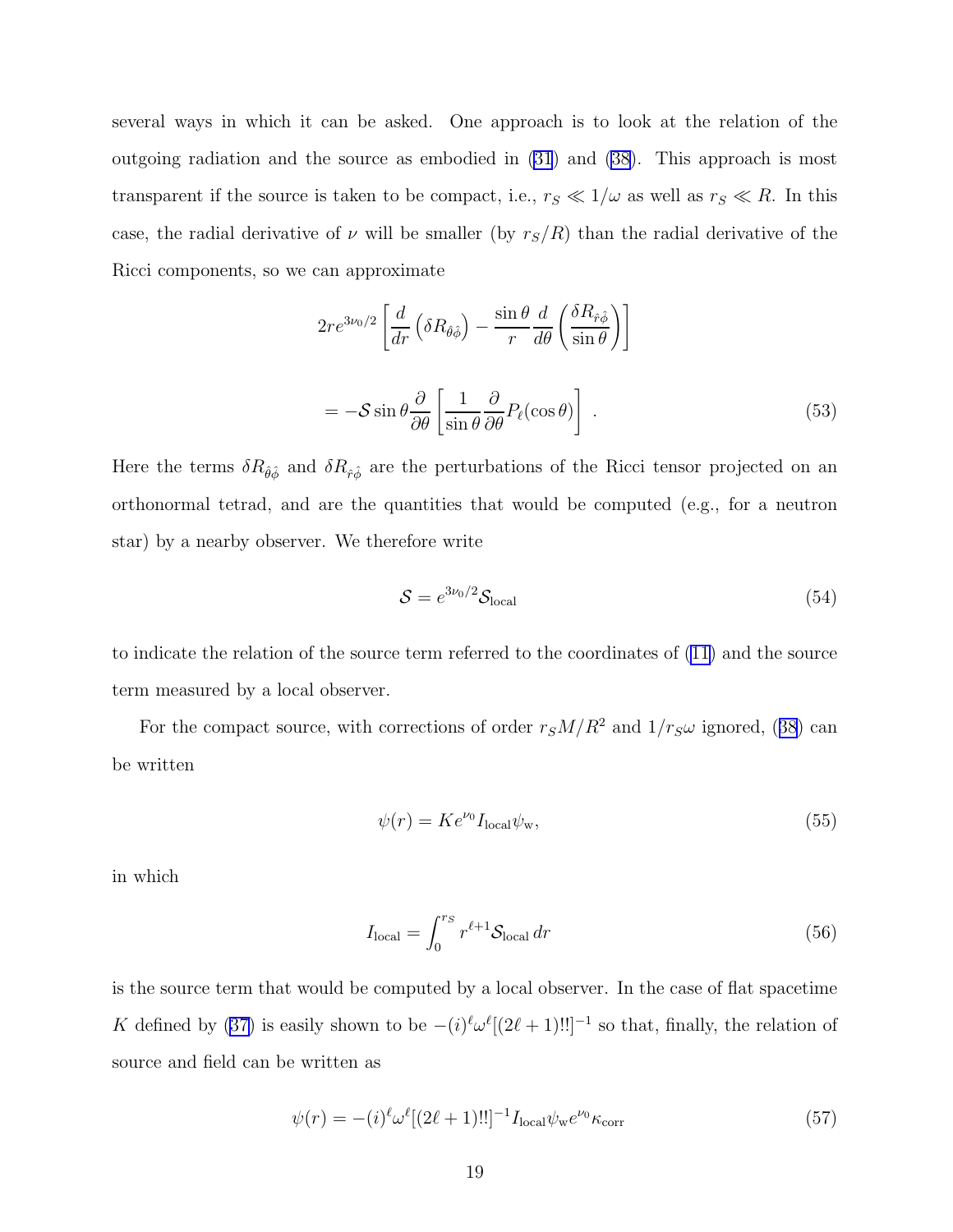<span id="page-20-0"></span>with

$$
\kappa_{\text{corr}} \equiv -(2\ell+1)!!(-i)^{\ell} \omega^{-\ell} K. \tag{58}
$$

In this equation the influence of the galaxy is contained in the factor  $e^{\nu_0}\kappa_{\text{corr}}$ .

There is another, rather different, way in which the influence of the galaxy can be viewed. One can ask what the relationship is between the outgoing radiation far outside the galaxy, and the radiation in the deep interior of the galaxy. In [\(46](#page-16-0)) this relationship is contained in the constants  $\mathcal T$  and  $\mathcal R$ , in which  $\mathcal R$  describes, approximately, the fraction of the radiation reflected back towards the source, due to the galaxy's spacetime curvature. Roughly speaking, the magnitude of  $|\mathcal{R}|$ , or of  $|\mathcal{T}|-1$ , is a measure of the extent to which the galaxy is not perfectly transparent to gravitational radiation. It is only an approximate measure because there is, at the outset, a limit to the precision to which an observer can measure radiation as if in flat spacetime. The metric for a "flat" coordinate system over a region of size L will deviate from the Minkowski metric by corrections of order  $(L/R_c)^2$ , where  $R_c$  is the spacetime radius of curvature. For the galaxy spacetime  $R_c \sim (R^3/M)^{1/2}$ , so that over one wavelength there will be metric corrections of order  $M/\omega^2 R^3$ . One manifestation of this is that we have, from the Wronskian of  $\psi_w$  and  $e^{2i\omega r_*}\overline{\psi_w}$ , and the expressions in [\(47](#page-16-0)) and  $(51)$  $(51)$  $(51)$ , that

$$
|\mathcal{T}|^2 - |\mathcal{R}|^2 = 1 + \mathcal{O}(M/\omega^2 R^3). \tag{59}
$$

The  $\mathcal{O}(M/\omega^2 R^3)$  correction factor is simple to compute, once  $\nu$  and  $\lambda$  are specified, from the forms for  $a, b, \ldots$  The correction factor  $M/\omega^2 R^3$  will, in any case, be negligible (of order 10<sup>−</sup><sup>39</sup> for kilohertz waves and ordinary galaxies).

There is a close relationship between the two viewpoints above for looking at the influence of the galaxy. The Wronskian in([37](#page-14-0)) can be written

$$
W(\psi_c, \psi_w) = \mathcal{T}W(\psi_c, \psi_{\text{out}}) + \mathcal{R}W(\psi_c, \psi_{\text{in}}),
$$
\n(60)

and the Wronskians on the righthand side can be evaluated to give, for  $\ell = 2$ ,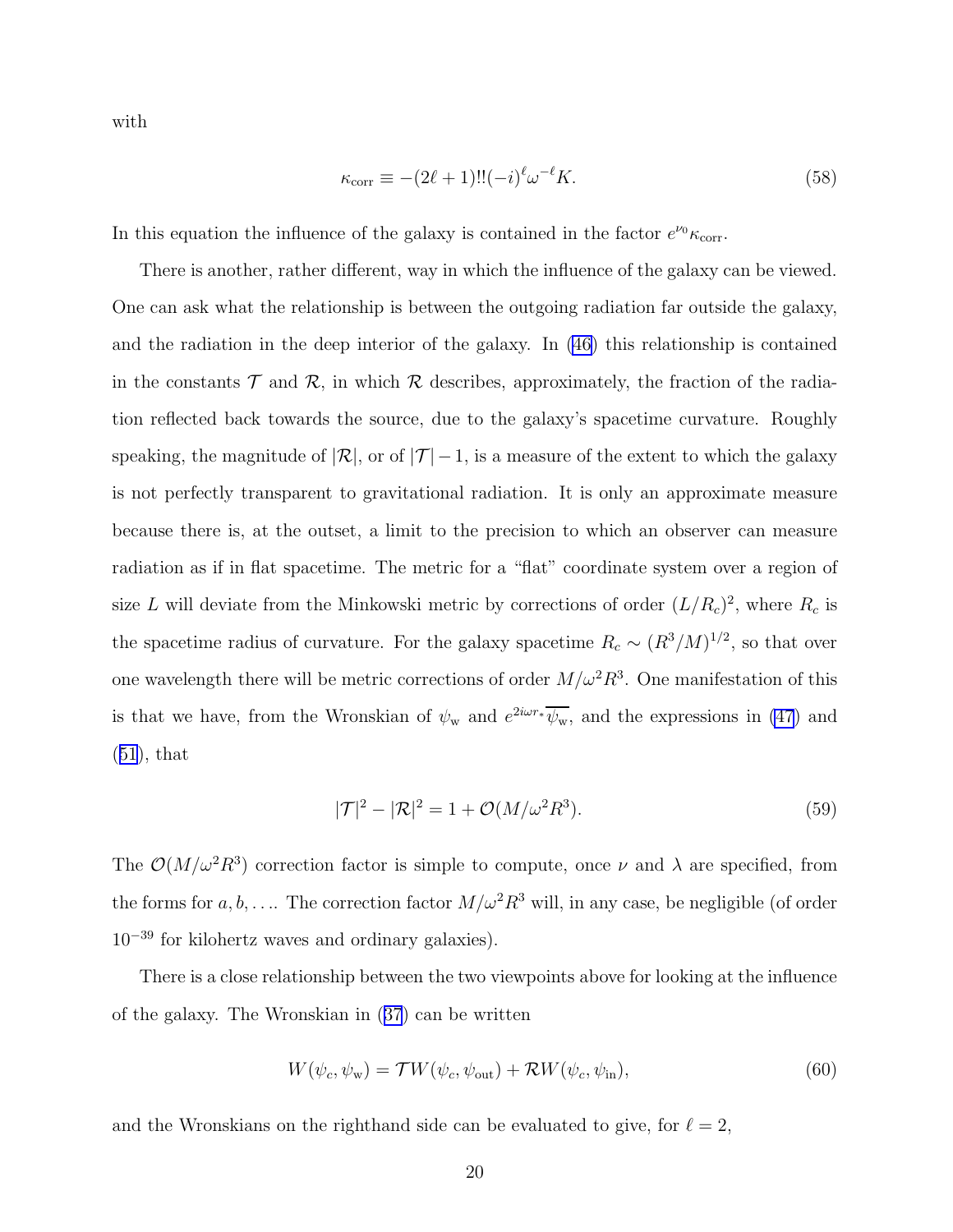$$
W(\psi_c, \psi_w) = (\mathcal{T} + \mathcal{R})e^{2i\omega r_*}e^{-\alpha} 15 \omega_0^{-2} e^{\nu_0/2} \left[1 + \mathcal{O}(M/\omega^2 R^3)\right] \,. \tag{61}
$$

<span id="page-21-0"></span>As in [\(59](#page-20-0)),the  $\mathcal{O}(M/\omega^2 R^3)$  correction term is easily evaluated from ([39\)](#page-14-0) and the small-radius forms of  $a(r)$ ,  $b(r)$ , ..., once the the metric functions  $\nu$  and  $\lambda$  are specified.

Whenwe combine (61) with ([37\)](#page-14-0) and [\(58\)](#page-20-0), for  $\ell = 2$ , we have

$$
\kappa_{\text{corr}} = e^{-3\nu_0/2} (\mathcal{T} + \mathcal{R})^{-1} \left( 1 + \mathcal{O}(M/\omega^2 R^3) \right) . \tag{62}
$$

The effect of the galaxy is then contained in two types of terms. There are terms of order  $M/\omega^2 R^3$  $M/\omega^2 R^3$  $M/\omega^2 R^3$  (e.g., in (62) and ([59](#page-20-0))) that are "local" in the sense that they can be computed from the small-radius solutions for  $\psi$ . The second influence of the galaxy is through the coefficient  $\mathcal{R}$ , and is not local. If there is any way in which a nearly Newtonian galaxy can have a significant influence on the propagation of high frequency waves, it is through the possibility that  $|\mathcal{R}|$  is not small.

That possibility can, in fact, be ruled out with a WKB argument, but such an argument cannot easily tell us how small  $\mathcal{R}$  really is. To find this out we have numerically integrated the equation for  $\psi$  starting in the exterior, at large r, with the expansion in [\(47](#page-16-0)). The integration to small radius was done with the method of Gear[[14](#page-25-0)], suitable to the stiff differential equation for  $\psi$ . At the surface  $r = R$ , the field equations require that  $\psi$  and  $\psi'$ be continuous. The R coefficient was extracted from the numerically computed solution  $\psi_{w}$ , by using the flat spacetime solutions  $\psi_{\text{out}}^{\text{flat}} \equiv 1 - 3i/r\omega_0 - 3/r^2\omega_0^2$ , and  $\psi_{\text{in}}^{\text{flat}} \equiv e^{2i\omega r_*}\psi_{\text{out}}^{\text{flat}}$ , and the computed quantity

$$
\mathcal{R}_{\text{index}} \equiv W(\psi_{\text{out}}^{\text{flat}}, \psi_{\text{w}}) / W(\psi_{\text{out}}^{\text{flat}}, \psi_{\text{in}}^{\text{flat}}) \tag{63}
$$

This can be evaluated at small r with the expansion in  $(39)$  to give

$$
\mathcal{R}_{\text{index}} = \left[ \mathcal{R} + \frac{a_1 M}{2\omega_0^2 R^3} e^{-2i\omega r_*} \mathcal{T} \right] \left[ 1 + \mathcal{O}\left(\frac{1}{\omega_0 r}\right) + \mathcal{O}\left(\frac{r}{R}\right) \right] \,, \tag{64}
$$

where  $a_1$  is the coefficient defined in [\(42](#page-15-0)). Note that (64) does not assume  $M \ll R$ ; it can be used for galaxies with relativistically strong gravity.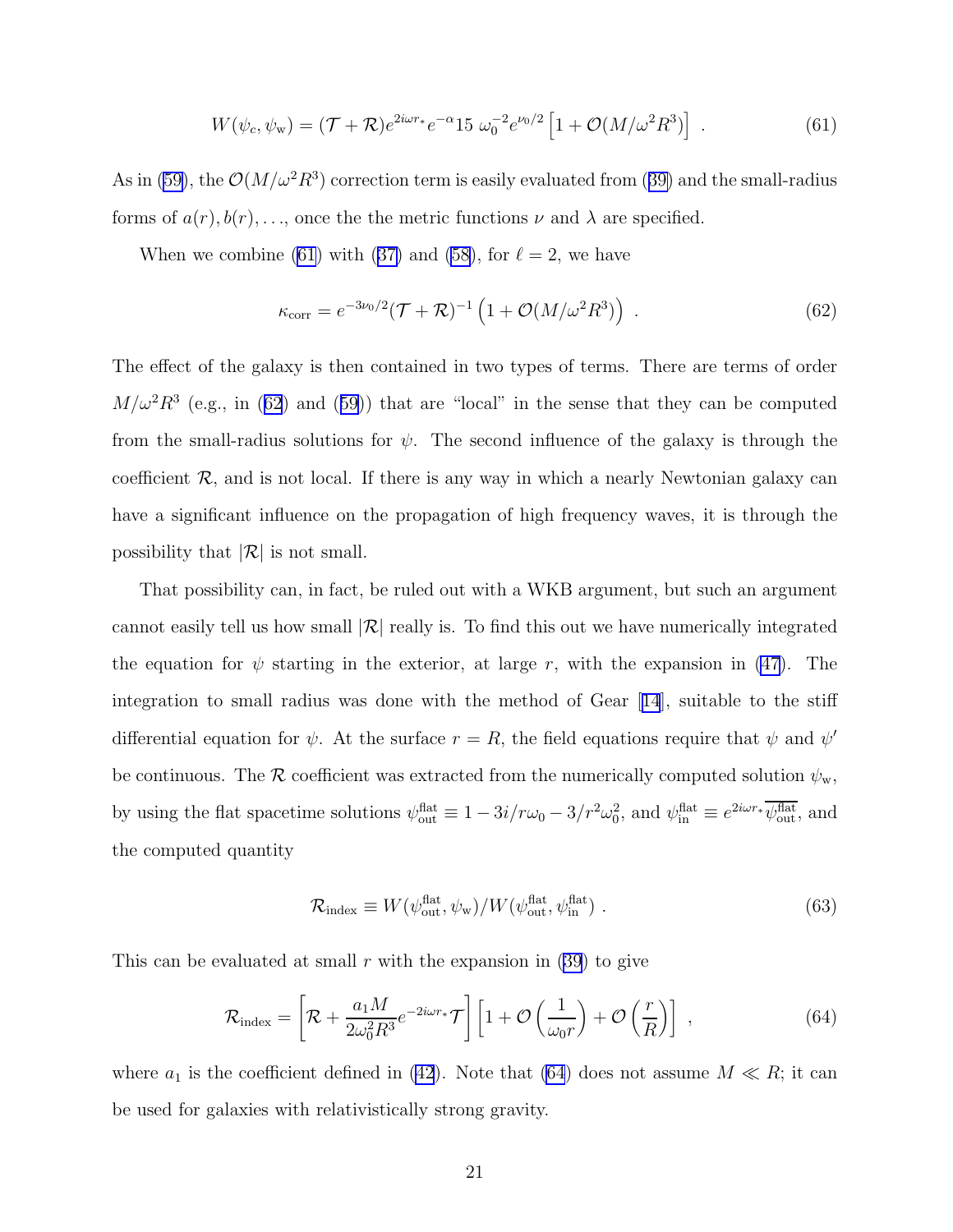For a constant density interior (Schwarzschild interior) the value of  $a_1$  is easily shown tobe 6, independent of  $M/R$ , and we apply ([64\)](#page-21-0) to the results for  $\mathcal{R}_{index}$  found with ([63\)](#page-21-0) from the numerically computed values of  $\psi_w$ . In Fig. 1 we show the real part of  $\mathcal{R}_{index}$  as a function of r, for the parameters  $M/R = 0.1$  and  $\omega R = 2000$ , and we compare it to the predicted expression in [\(64](#page-21-0)) for the best-fit values  $\mathcal{R} = (0.95 + 4.3i)10^{-8}$  and  $\mathcal{T} = e^{0.2i}$ . Numerical runs with different parameters show that  $|\mathcal{R}|$  is proportional to  $M/\omega^2 R^3$  (aside from higher order corrections in  $\omega R$ ), so that the R and T terms on the righthand side of ([64](#page-21-0)) are of the same order.

Figure 2 gives  $|\mathcal{R}|$  as a function of  $M/R$ , for different values of  $\omega R$ . The plots clearly indicate that  $|\mathcal{R}| \approx \frac{2M}{\omega^2 R^3}$  as long as  $M/R \ll 1$  and  $\omega R \gg 1$ . When  $M/R$  is no longer small, it remains true that  $|\mathcal{R}| \propto \omega^{-2} R^{-2}$ , but the dependence on  $M/R$  must be read from the figure.When  $\omega$  is not large compared to  $R^{-1}$ , the assumptions used in deriving ([64\)](#page-21-0) fail as does much of the meaning of "reflection."

#### VI. SUMMARY AND CONCLUSIONS

We have studied a configuration in which waves propagate on a spherical static curved spacetime background. In the geometric optics limit, the limit of infinite frequency, the only physical influence of the background is the familiar redshift of the waves. We have found effects for high, but finite frequency  $\omega$ , for propagation in a background of mass M and radius R. Most notably, we have found that the radiation reaching arbitrary distances is different from that emitted, by a fractional correction of order  $M/\omega^2 R^3$ . The computed reflection coefficients in Sec. V may be considered the first corrections to the geometric optics limit.

Some details of Secs. IV and V are specific to odd-parity gravitational waves, but with very minor modifications apply also to massless, minimally coupled, scalar fields. The generalization to even-parity gravitational waves is not immediate. For the odd-parity, or scalar, case the waves propagate on the curved background of the galaxy fluid, but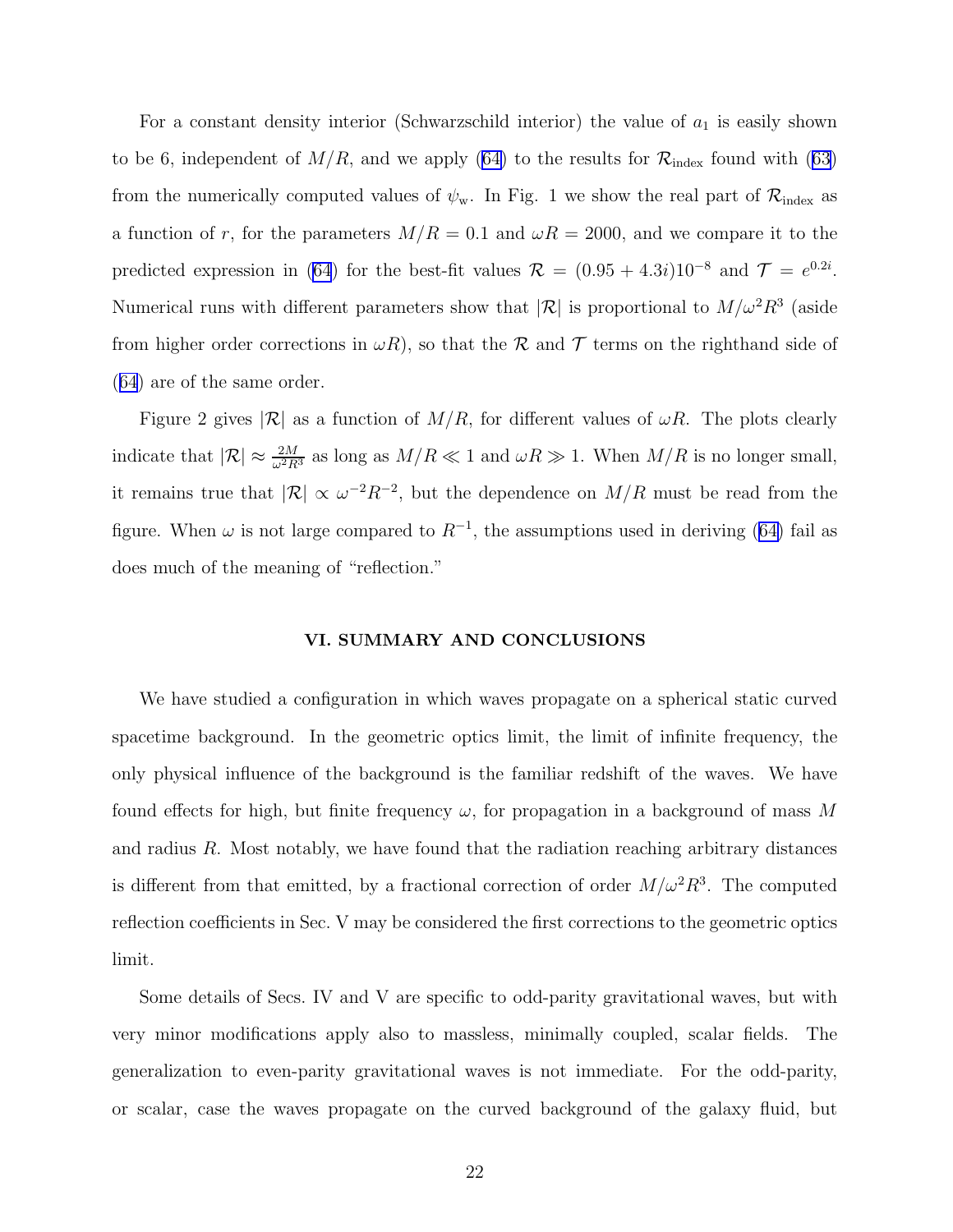there is no direct matter-fluid interaction. For even-parity waves propagating through a perfect fluid galaxy, or for waves of either parity propagating through a region with more complex material properties, the matter will, in general, oscillate in response to the passage of the wave, and will retard and absorb radiation much as a dielectric material interacts with an electromagnetic waves. (The computation for even-parity waves through a perfect fluid galaxy would be relatively straightforward to carry out with formalisms in which fluid perturbations do not explicitly appear [\[15\]](#page-25-0), but the problem is made difficult by its four degrees of freedom.) These interactions, however, can be estimated reliably[[16\]](#page-25-0) and except for contrived circumstances will be very small.

What do these results imply for the possibility of suppression of gravitational radiation, as predicted by Kundu[[2,3\]](#page-25-0)? The use of a model calculation specific to odd-parity waves is irrelevant. The suppression is inferred by Kundu from the external Schwarzschild geometry, in which the mathematics of even and odd-parity waves is essentially the same. Our analysis is rather specific to a particular configuration: a compact central wave source embedded in a massive spherical background. One might ask whether the suppression might apply to very different configurations, such as a source near a massive black hole. It would be strange, of course, if the suppression —inferred only from the Schwarzschild background—applied for one wave source and not another within that background. Barring that possibility, the general lessons of our spherical configurations should apply insofar as well defined questions can be asked about suppression. In particular, for a compact source, in the geometrical optics limit (wavelength≪ all other length scales), the effect of background curvature should be only the standard redshift and the bending of the null geodesics (absent in the spherically symmetric case). For finite frequency we would expect the first corrections from the geometric optics limit to be of order  $(\omega R_c)^{-2}$ , where  $R_c$  is the characteristic spacetime radius of curvature.

The conclusions based on the configuration considered in this paper should then give the generally correct picture of the relationship of radiation and quadrupole moment. In that picture we are able to distinguish a number of different "quadrupole moments": (i) a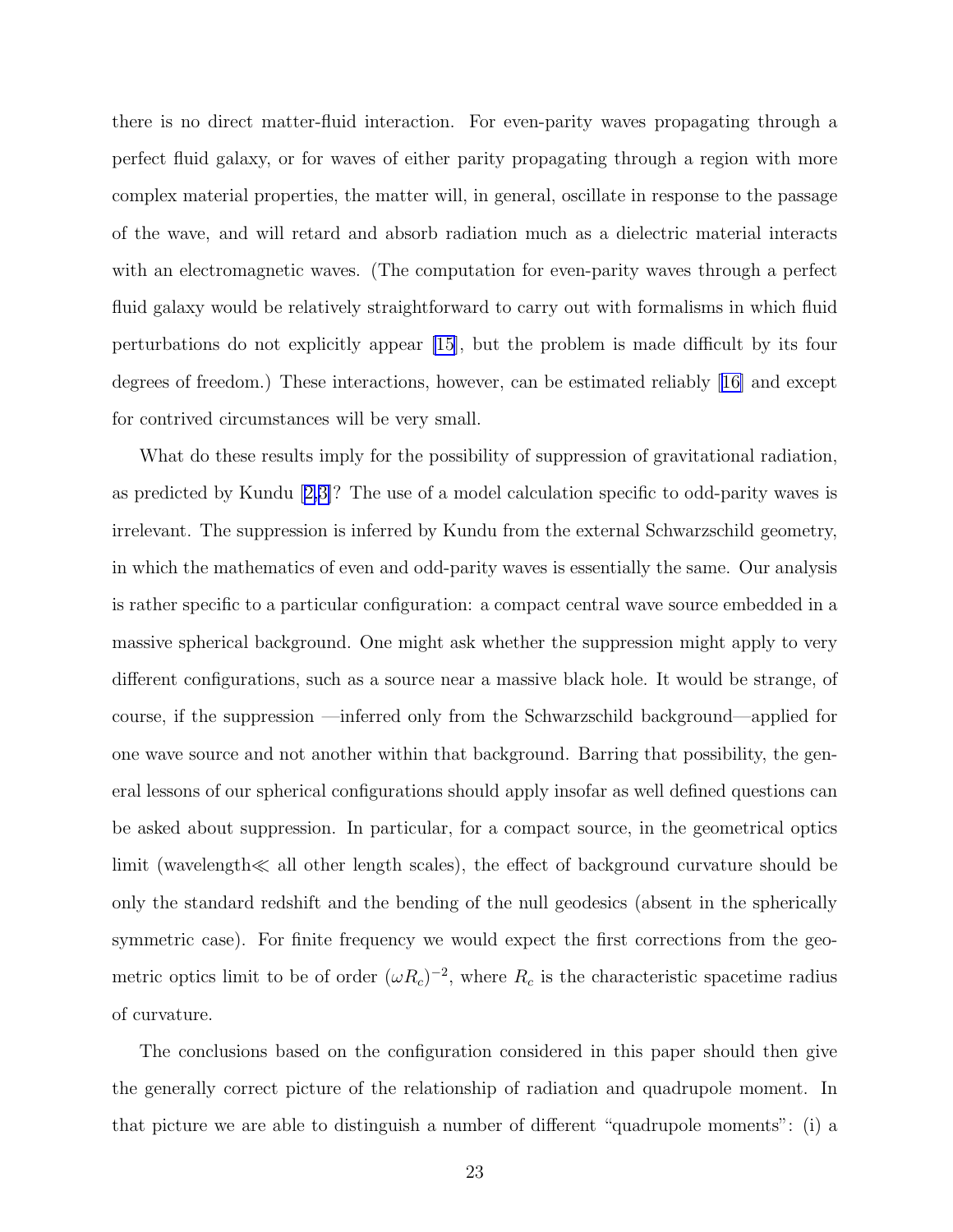quadrupole moment given by an integral over the source (ii) the interior "field quadrupole" inferred from the coefficient of the  $r^{-5}$  term in the NP Weyl projection  $\Psi_0$  near the source (iii) the "field quadrupole" from the  $r^{-5}$  term far from the source of background curvature. We have shown that the quadrupole moments of types (i) and (ii) are the same (aside from corrections of order  $M/\omega^2 R^3$  and that they govern the outgoing radiation produced by the source, both deep within the galaxy and outside the galaxy. The exterior "field quadrupole," however, differs significantly from the other quadrupole moments. Its interpretation as a quadrupole moment is based on an expansion in inverse powers of r, and an identification of the expansion coefficients with those of similar expressions for  $r \ll R$ . But the expansion in the exterior cannot be extended inward, so that the expansion coefficients do not have their usual physical meaning. In particular the "field quadrupole" is not the quadrupole moment of the source, and does not govern the radiation produced by the source.

#### ACKNOWLEDGMENTS

W\*e wish to thank Kip Thorne for discussions of this work. Support for the research reported here was provided by the National Science Foundation under grant PHY-8907937.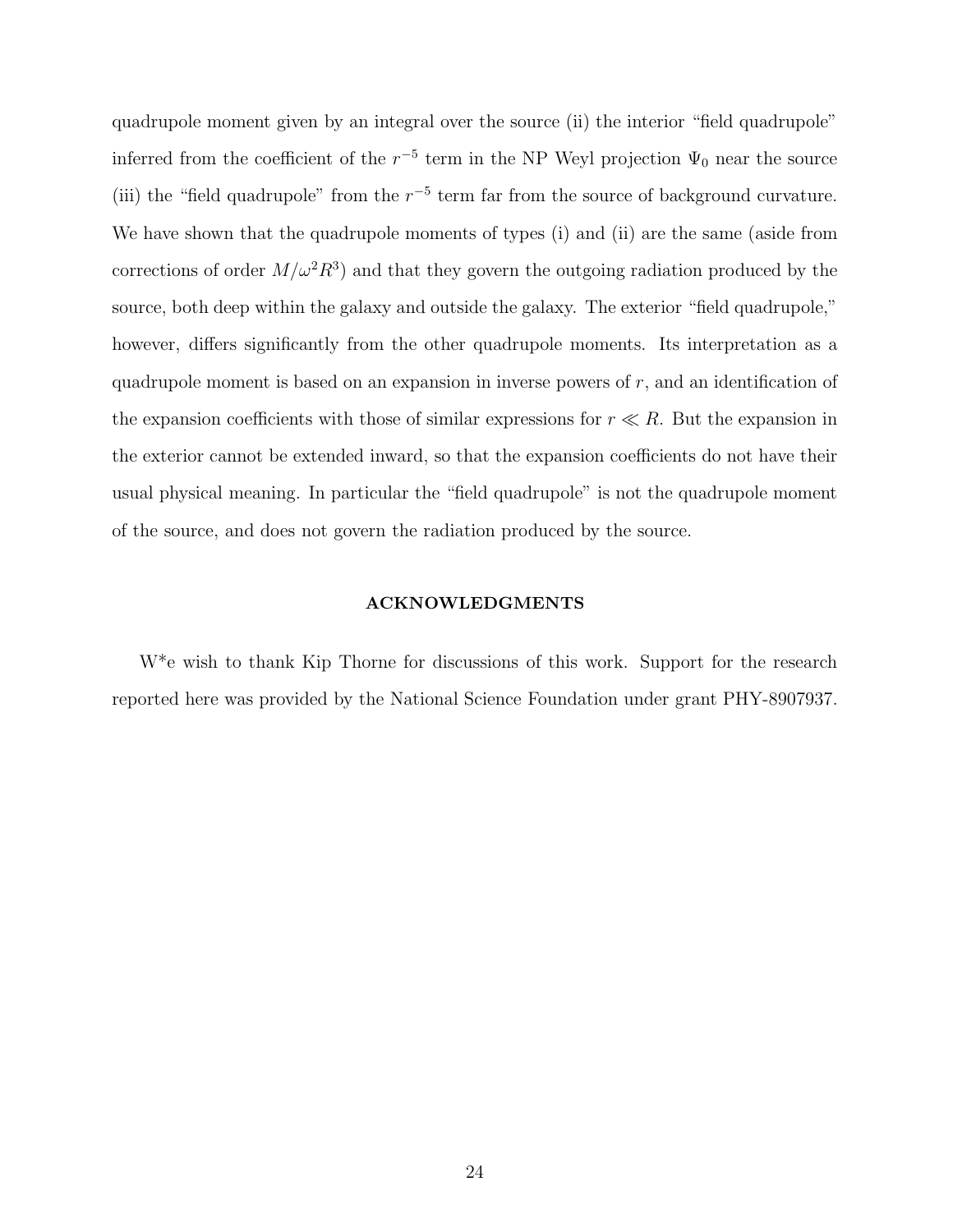# REFERENCES

- <span id="page-25-0"></span>[1] K. S. Thorne, Rev. Mod. Phys. 52, 299 (1980).
- [2] P. K. Kundu, Proc. R. Soc. London A431, 337 (1990).
- [3] P. K. Kundu, Ohio University report (unpublished).
- [4] C. Kozameh, E. T. Newman, and C. Rovelli, Phys. Rev. D. 44, 551 (1991).
- [5] F. J. Zerilli, Phys. Rev. D. 2, 2141 (1970).
- [6] T. Regge and J. A. Wheeler, Phys. Rev. 108, 1063 (1957).
- [7] E. T. Newman and R. Penrose, J. Math. Phys. 3, 566 (1962)
- [8] H. Bondi, M. G. J. van der Burg and A. W. .K Metzner , Proc. R. Soc. London A269, 21 (1962).
- [9] R. H. Price, Phys. Rev. D. 5, 2439 (1972).
- [10] A. I. Janis and E. T. Newman, J. Math. Phys 6, 902 (1965).
- [11] P. K. Kundu, J. Math. Phys 29, 1866 (1988).
- [12] S. Chandrasekhar, The Mathematical Theory of Black Holes (Oxford University Press, Oxford, England, 1983).
- [13] K. S. Thorne and A. Campolattaro, Astrophys. J. 149, 591 (1967); ibid 152, 673 (1968).
- [14] A. C. Hindmarsh, "Gear. Ordinary differential equation system solver", Lawrence Livermore Laboratory Report, UCID-30001 Rev. 3, December 1974.
- [15] S. Chandrasekhar and V. Ferrari, Proc. R. Soc. London 432, 247 (1991); J. R. Ipser and R. H. Price, Phys. Rev. D 43, 1768 (1991).
- [16] D. Chesters, Phys. Rev. D. 7, 2863 (1973).